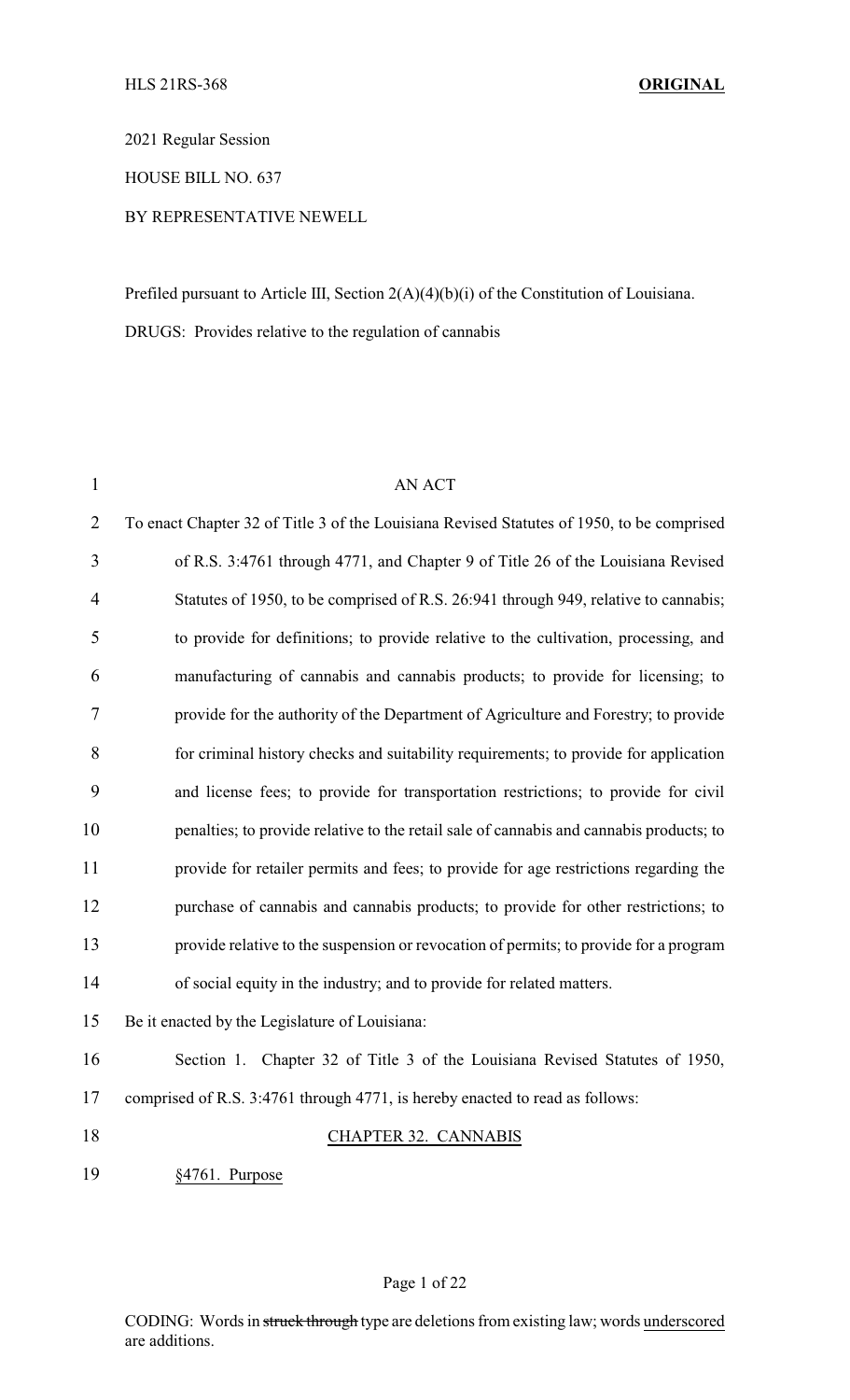| $\mathbf{1}$   | The Department of Agriculture and Forestry is hereby authorized to exercise            |
|----------------|----------------------------------------------------------------------------------------|
| $\overline{2}$ | regulatory authority over the cultivation, processing, and manufacturing of cannabis   |
| 3              | and cannabis products in Louisiana.                                                    |
| $\overline{4}$ | §4762. Social Equity in the Cannabis Industry                                          |
| 5              | A. It shall be the intent of the Legislature of Louisiana that there shall be no       |
| 6              | barriers to the entry, acceptance or approval of applications or licensure for         |
| 7              | individuals and communities most adversely impacted by the enforcement of              |
| 8              | marijuana laws. In the interest of establishing a legal cannabis industry that is      |
| 9              | equitable and accessible to those most adversely impacted by the enforcement of        |
| 10             | drug-related laws in this state, including cannabis related laws, the Legislature of   |
| 11             | Louisiana finds and declares that a program of social equity should be established.    |
| 12             | The Legislature of Louisiana also finds and declares that individuals who have been    |
| 13             | arrested or incarcerated due to drug laws suffer long-lasting negative consequences,   |
| 14             | including impacts to employment, business ownership, housing, health, and long-        |
| 15             | term financial well-being. The Legislature of Louisiana declares that promotion of     |
| 16             | business ownership by individuals who have resided in areas of high poverty and        |
| 17             | high enforcement of cannabis-related laws furthers an equitable cannabis industry.     |
| 18             | Therefore, in the interest of remedying the harms resulting from the disproportionate  |
| 19             | enforcement of cannabis-related laws, the Legislature of Louisiana finds and declares  |
| 20             | that a program of social equity should offer, among other things, financial assistance |
| 21             | and license application benefits to individuals most directly and adversely impacted   |
| 22             | by the enforcement of cannabis-related law who are interested in starting cannabis     |
| 23             | business establishments.                                                               |
| 24             | §4763. Definitions                                                                     |
| 25             | As used in this Chapter, the following terms shall have the following                  |
| 26             | meanings:                                                                              |
| 27             | "Applicant" means a natural person, a corporation, limited liability<br>(1)            |
| 28             | company, partnership, joint stock association, sole proprietorship, joint venture,     |
| 29             | business association, cooperative association, professional corporation, or any other  |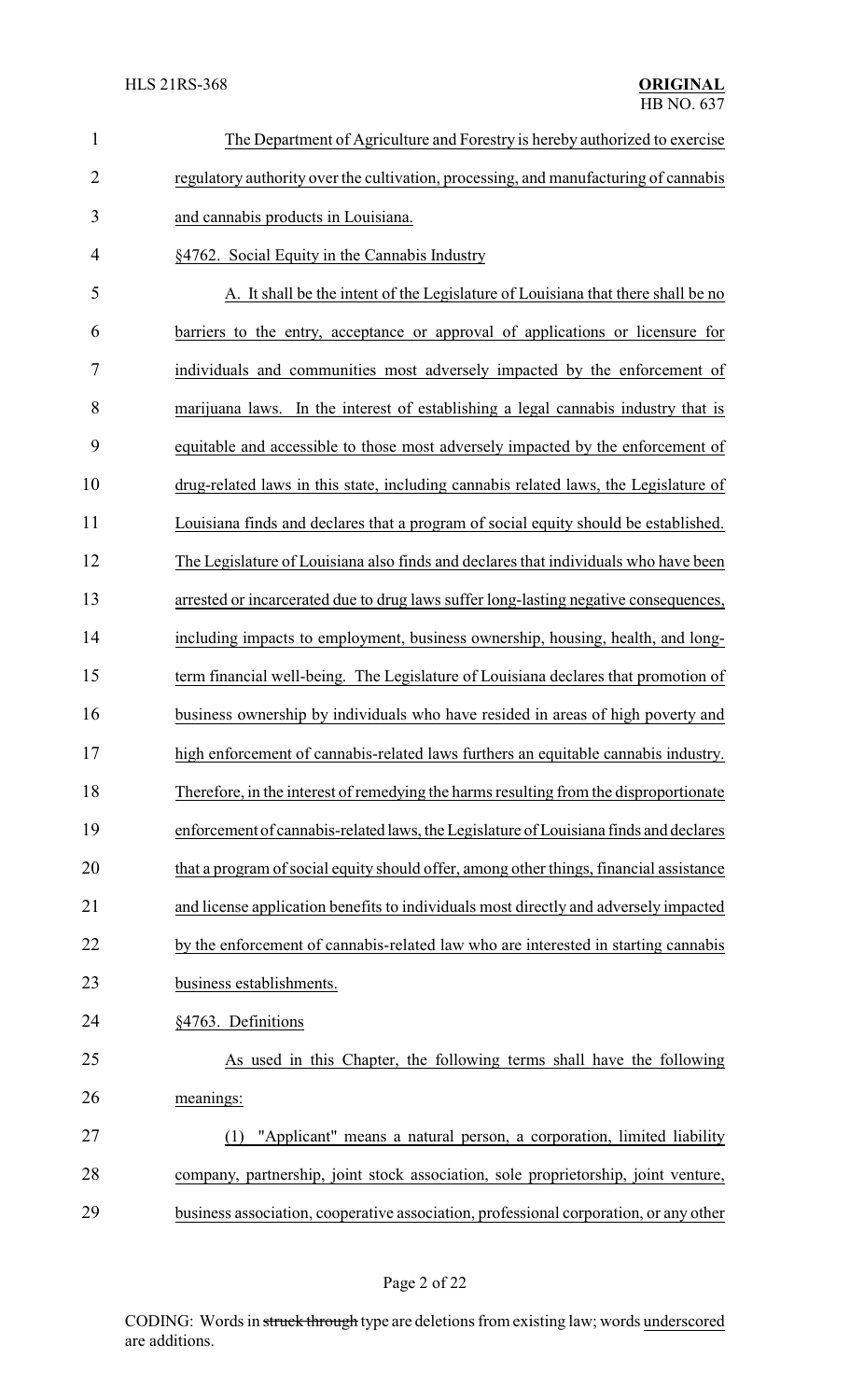| 1              | legal entity or organization through which business is conducted who has applied to       |
|----------------|-------------------------------------------------------------------------------------------|
| $\overline{2}$ | the Department of Agriculture and Forestry for a license to produce cannabis and          |
| 3              | cannabis products.                                                                        |
| 4              | "Bureau" means the Louisiana Bureau of Criminal Identification and<br>(2)                 |
| 5              | Information of the Department of Public Safety and Corrections, office of state           |
| 6              | police.                                                                                   |
| 7              | (3) "Cannabis" means all parts of plants of the genus Cannabis, whether                   |
| 8              | growing or not; the seeds thereof; the resin extracted from any part of such plant, and   |
| 9              | every compound, manufacture, salt, derivative, mixture, or preparation of such plant,     |
| 10             | its seeds or resin, but shall not include the mature stalks of such plant, fiber produced |
| 11             | from such stalks, oil or cake made from the seeds of such plant, any other compound,      |
| 12             | manufacture, salt, derivative, mixture, or preparation of such mature stalks (except      |
| 13             | the resin extracted therefrom), fiber, oil, or cake or the sterilized seed of such plant  |
| 14             | which is incapable of germination.                                                        |
| 15             | (4) "Cannabis-infused products" means products that contain cannabis or                   |
| 16             | cannabis extracts, are intended for human use, and are derived from cannabis as           |
| 17             | defined in this Section. The term "cannabis-infused products" shall not include           |
| 18             | either useable cannabis or cannabis concentrates.                                         |
| 19             | "Cannabis products" means useable cannabis and cannabis-infused<br>(5)                    |
| 20             | products as defined in this Section.                                                      |
| 21             | "Commissioner" means the commissioner of the Department of<br>(6)                         |
| 22             | Agriculture and Forestry.                                                                 |
| 23             | "Criminal history record information" means information collected by                      |
| 24             | state and federal criminal justice agencies on individuals consisting of identifiable     |
| 25             | descriptions and notations of arrests, detentions, indictments, bills of information,     |
| 26             | or any formal criminal charges, and any disposition arising therefrom, including          |
| 27             | sentencing, criminal correctional supervision, and release. It shall not include          |
| 28             | intelligence information gathered for investigatory purposes or any identification        |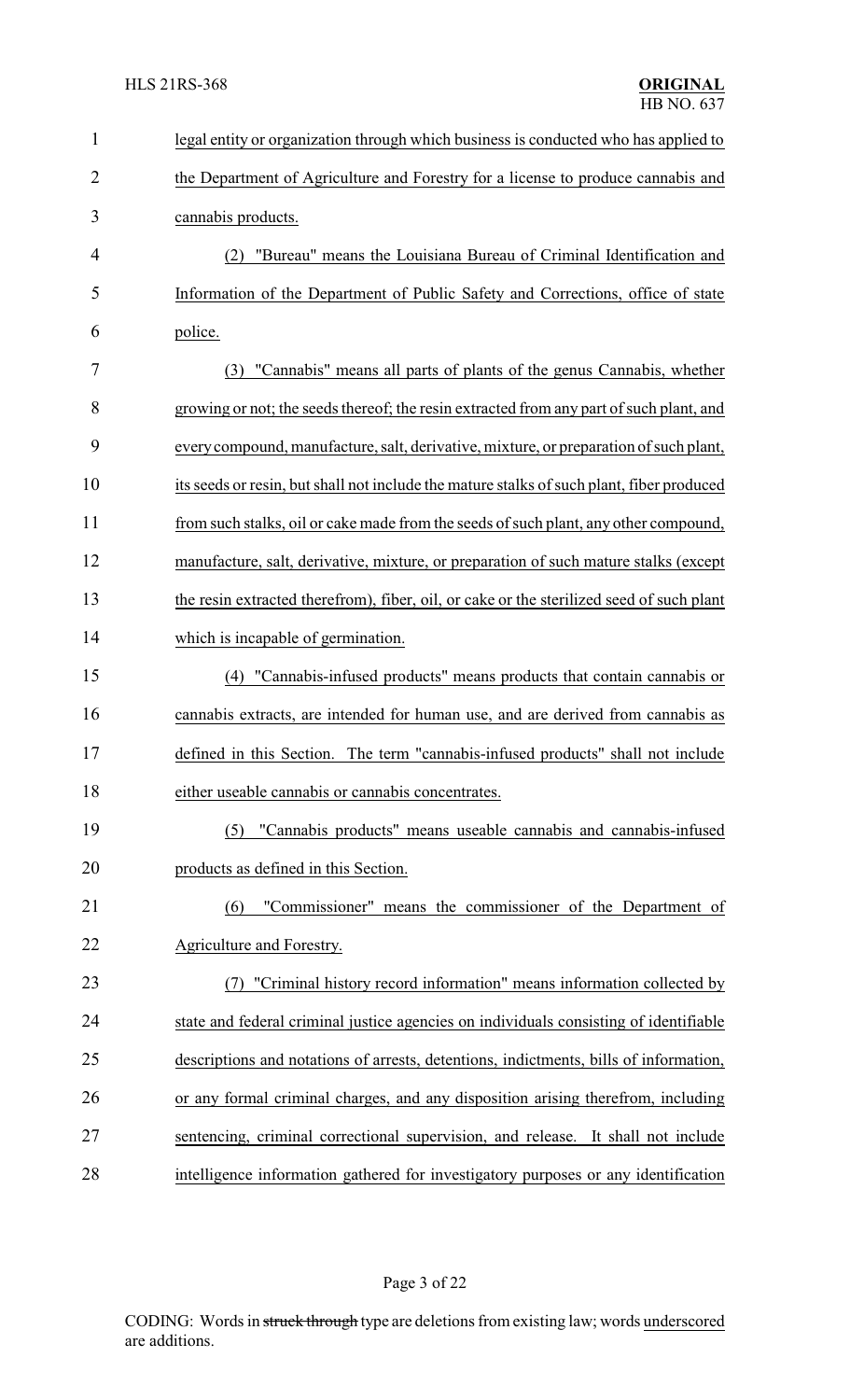| $\mathbf{1}$   | information which does not indicate involvement of the individual in the criminal      |
|----------------|----------------------------------------------------------------------------------------|
| $\overline{2}$ | justice system.                                                                        |
| 3              | (8) "Cultivate" or "cultivating" means planting, growing, and harvesting               |
| $\overline{4}$ | cannabis.                                                                              |
| 5              | (9) "Department" means the Department of Agriculture and Forestry.                     |
| 6              | (10) "FBI" means the Federal Bureau of Investigation of the United States              |
| 7              | Department of Justice.                                                                 |
| 8              | (11) "Housing unit" means a house, apartment, or mobile home, or a group               |
| 9              | of rooms or a single room that is occupied as separate living quarters, in which the   |
| 10             | occupants live and eat separately from any other persons in the building and that has  |
| 11             | direct access from the outside of the building or through a common hall.               |
| 12             | "Licensee" means a natural person, a corporation, limited liability<br>(12)            |
| 13             | company, partnership, joint stock association, sole proprietorship, joint venture,     |
| 14             | business association, cooperative association, professional corporation, or any other  |
| 15             | legal entity or organization through which business is conducted who has been issued   |
| 16             | a license by the Department of Agriculture and Forestry to produce cannabis and        |
| 17             | cannabis products.                                                                     |
| 18             | "Licensure" means any license or permit that the department is<br>(13)                 |
| 19             | authorized to issue for the production of cannabis and cannabis products and the       |
| 20             | facility producing cannabis and cannabis products.                                     |
| 21             | "Production facility" means a facility operating pursuant to a license<br>(14)         |
| 22             | issued by Department of Agriculture and Forestry to cultivate and process cannabis,    |
| 23             | manufacture cannabis products, package and label cannabis products, and sell           |
| 24             | cannabis to licensed retailers. A production facility shall not sell cannabis directly |
| 25             | to consumers.                                                                          |
| 26             | (15) "Retailer" means an entity licensed by the office of alcohol and tobacco          |
| 27             | control pursuant to R.S. 26:943 to purchase cannabis products from licensed            |
| 28             | production facilities and sell cannabis products to a consumer.                        |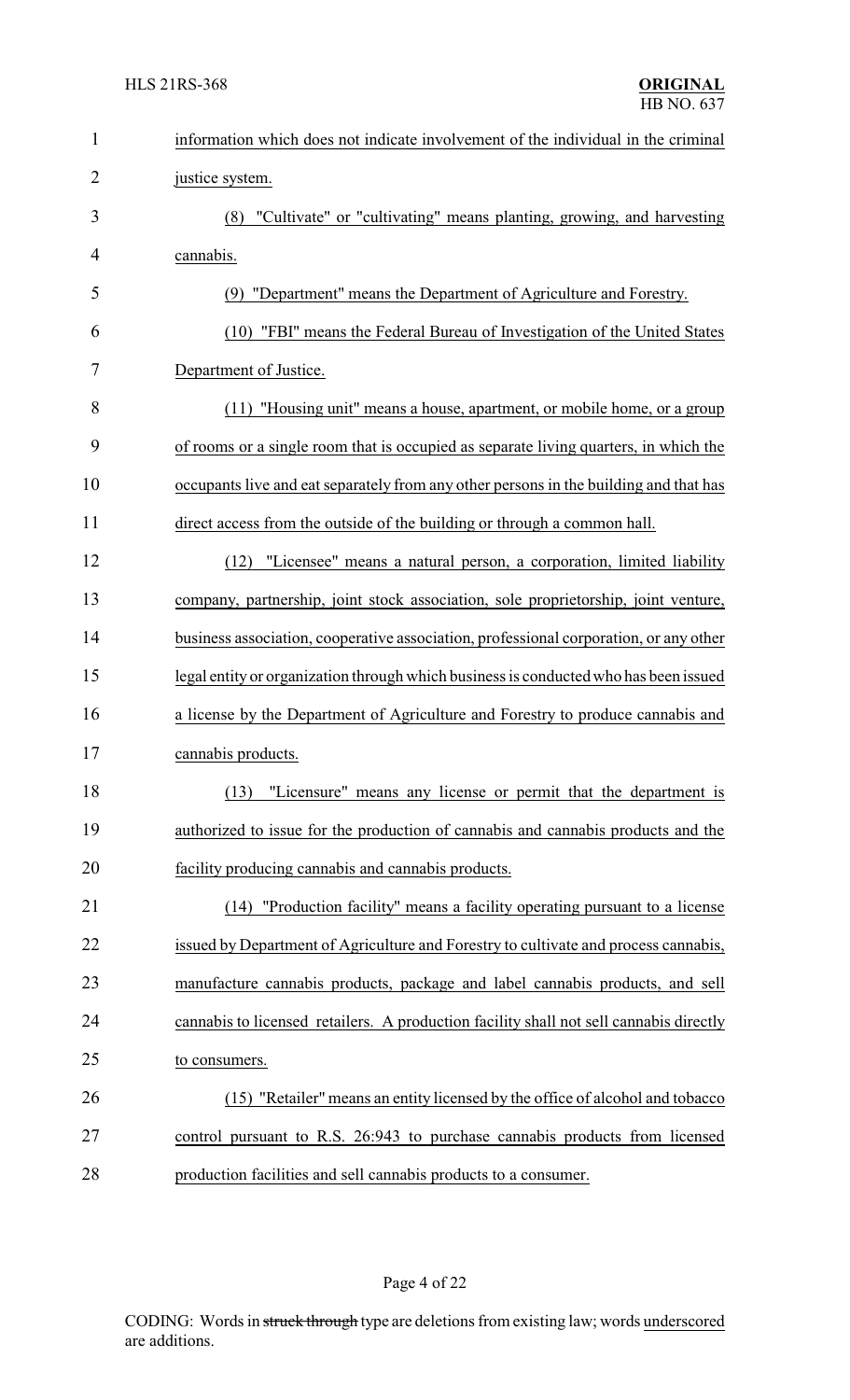| $\mathbf{1}$ | (16) "Useable cannabis" means the dried leaves and flowers of the cannabis              |
|--------------|-----------------------------------------------------------------------------------------|
| 2            | plant, and any mixture or preparation thereof, but shall not include the seeds, stalks, |
| 3            | and roots of the plant.                                                                 |
| 4            | §4764. General requirements; prohibitions; testing; tracking                            |
| 5            | A. No person or entity shall cultivate, process, and manufacture cannabis or            |
| 6            | cannabis products without a license issued by the department pursuant to this           |
| 7            | Chapter.                                                                                |
| 8            | B. The department shall test the cannabis products in a facility approved by            |
| 9            | the department prior to the products being transported from a production facility to    |
| 10           | a licensed retailer.                                                                    |
| 11           | C. The department shall establish a seed-to-sale tracking system that tracks            |
| 12           | the cannabis from either the seed or immature plant stage until the product is sold to  |
| 13           | a consumer by a licensed retailer.                                                      |
| 14           | §4765. Powers and duties of the commissioner                                            |
| 15           | A. In addition to the powers, duties, and responsibilities otherwise vested in          |
| 16           | the commissioner by law, the commissioner shall:                                        |
| 17           | (1) Adopt rules and regulations as are necessary to implement the provisions            |
| 18           | of this Chapter. The rules and regulations shall include but not be limited to:         |
| 19           | Criteria for licensure and procedures for the issuance, renewal,<br>(a)                 |
| 20           | suspension, and revocation of licenses.                                                 |
| 21           | (b) Application, license, and testing fees.                                             |
| 22           | Security requirements for cultivation and product manufacturing<br>(c)                  |
| 23           | facilities.                                                                             |
| 24           | (d) Labeling and packaging requirements, including requirements for child               |
| 25           | resistant packaging, health and safety warnings, potency, and activation time.          |
| 26           | Health and safety regulations and standards for the cultivation of<br>(e)               |
| 27           | cannabis and the manufacturing of cannabis products, including pesticide use and        |
| 28           | allowable extraction methods.                                                           |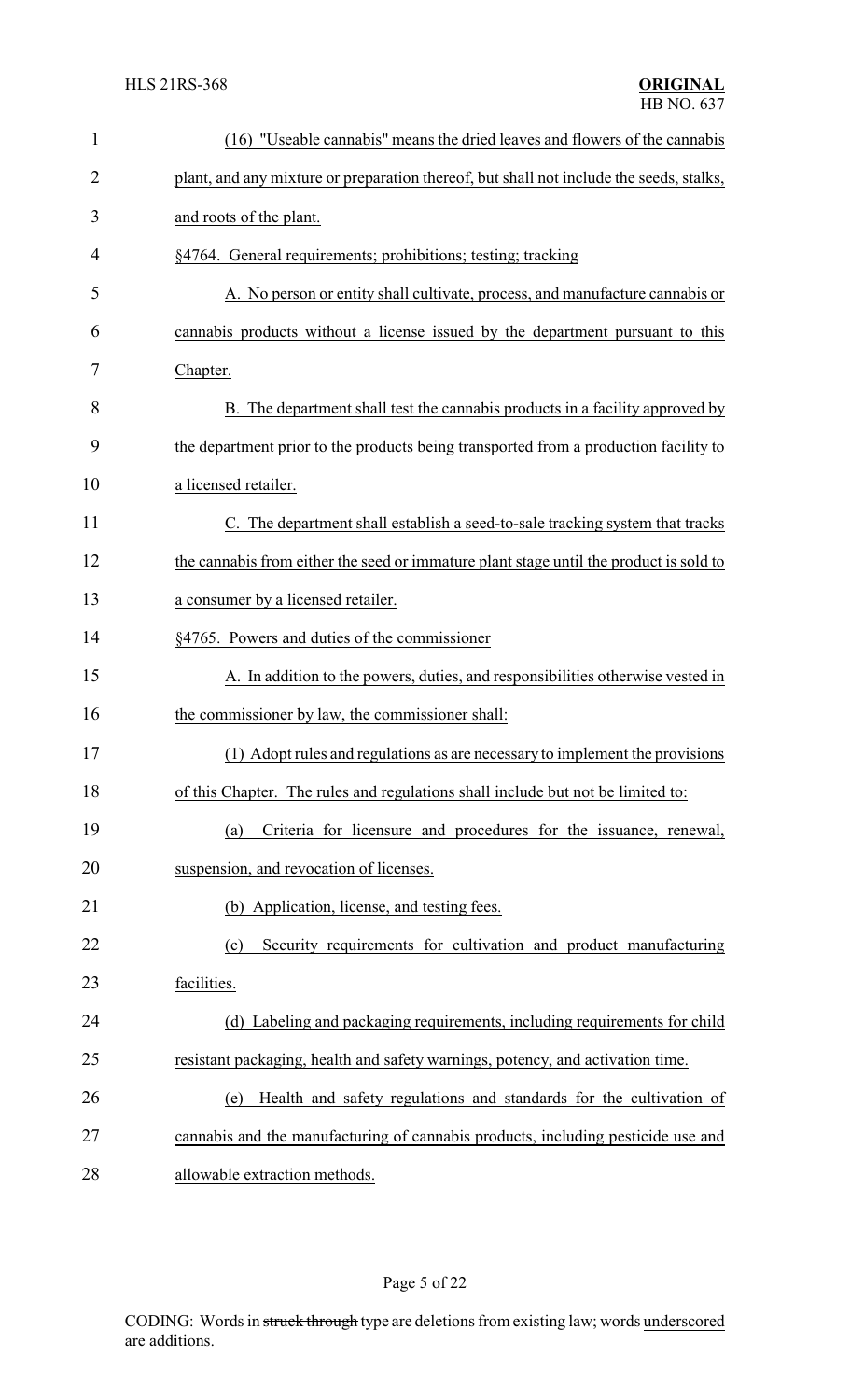| $\mathbf{1}$ | Collect, administer, and disburse the proceeds of all fees, interest,<br>(2)           |
|--------------|----------------------------------------------------------------------------------------|
| 2            | penalties, and other monies collected pursuant to this Chapter.                        |
| 3            | (3) Administer and enforce the provisions of this Chapter and the rules and            |
| 4            | regulations adopted pursuant to this Chapter.                                          |
| 5            | (4) Develop sampling and testing procedures to ensure safety and verify the            |
| 6            | potency of cannabis cultivated and cannabis products manufactured pursuant to this     |
| 7            | Chapter.                                                                               |
| 8            | (5) Enter facilities for the purpose of conducting inspections, collecting             |
| 9            | samples, testing, and examining and copying records.                                   |
| 10           | (6) Hold hearings on alleged violations of the provisions of this Chapter or           |
| 11           | of the rules and regulations adopted pursuant to this Chapter.                         |
| 12           | (7) Impose civil penalties for violations of the orders issued pursuant to the         |
| 13           | provisions of this Chapter or of the rules and regulations adopted pursuant to this    |
| 14           | Chapter.                                                                               |
| 15           | (8) Seek and obtain injunctive or other civil relief to restrain and prevent           |
| 16           | violations of this Chapter, rules and regulations adopted pursuant to this Chapter, or |
| 17           | orders and rulings issued pursuant to this Chapter.                                    |
| 18           | (9) Institute civil proceedings to enforce his orders or rulings, collect any          |
| 19           | fees, fines, penalties, or costs due under this Chapter or to otherwise enforce the    |
| 20           | provisions of this Chapter or rules and regulations adopted pursuant to this Chapter.  |
| 21           | (10) Appoint and employ all personnel necessary for the efficient and proper           |
| 22           | administration of this Chapter.                                                        |
| 23           | §4766. Licensure requirements; authorization to obtain criminal history record         |
| 24           | information                                                                            |
| 25           | A.(1) The Department of Agriculture and Forestry shall develop an annual,              |
| 26           | nontransferable production facility license for the cultivation, processing, and       |
| 27           | manufacturing of cannabis and cannabis products.                                       |
| 28           | The department shall limit the number of such licenses granted in the<br>(a)           |
| 29           | state to no more than ten licenses. Once the maximum number of licenses have been      |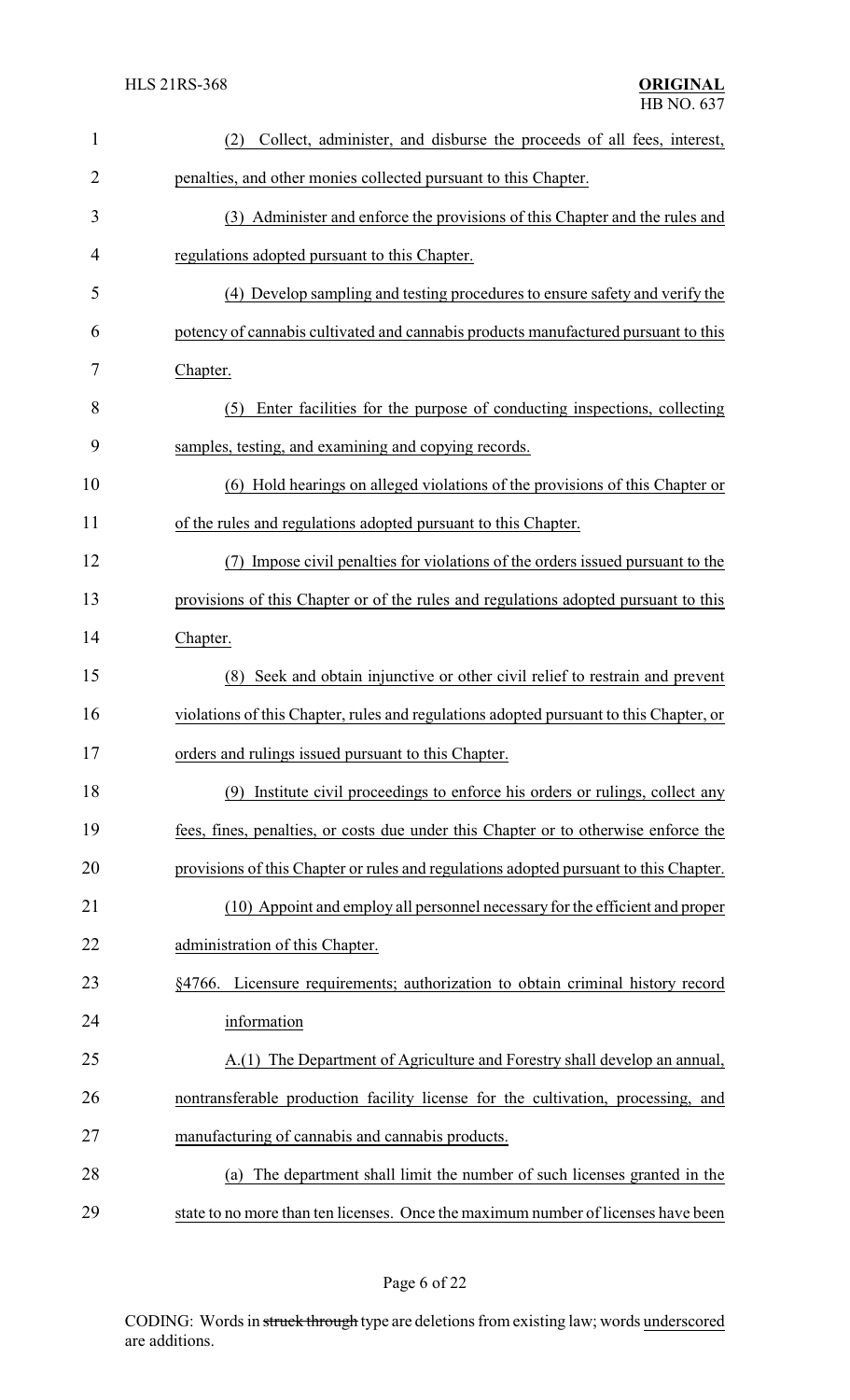| $\mathbf{1}$   | issued, the department shall only issue new licenses after a current license is either |
|----------------|----------------------------------------------------------------------------------------|
| $\overline{2}$ | revoked or not renewed or with legislative approval.                                   |
| 3              | The department shall develop rules in accordance with the<br>(b)                       |
| 4              | Administrative Procedure Act to ensure the number of production facilities are         |
| 5              | equally distributed geographically throughout the state. The department shall use,     |
| 6              | at a minimum, the following criteria to develop such rules for issuing licenses:       |
| 7              | (i) Population distribution of the state.                                              |
| 8              | (ii) Preference to applicants residing in an area with a disproportionately            |
| 9              | high number of nonviolent marijuana drug arrests and convictions.                      |
| 10             | Applicants who have resided in this state or owned the property on<br>(iii)            |
| 11             | which the production facility will be located for at least five years prior to the     |
| 12             | effective date of this Chapter. For the purposes of this Item, "owned" shall mean      |
| 13             | having a stake of at least fifty-one percent ownership in the property.                |
| 14             | (c) No production facility shall be located in a "drug free zone" as defined           |
| 15             | in R.S. $17:405(A)$ .                                                                  |
| 16             | Any license awarded pursuant to this Section shall not exceed five years.<br>(2)       |
| 17             | B. As a condition of eligibility, the department shall require an applicant to         |
| 18             | do the following:                                                                      |
| 19             | (1) Submit a full set of fingerprints, in a form and manner prescribed by the          |
| 20             | department.                                                                            |
| 21             | Permit the department to request and obtain state and national criminal                |
| 22             | history record information on the applicant.                                           |
| 23             | C. Prior to entering into any contract, memorandum of understanding, or                |
| 24             | cooperative endeavor agreement with a licensee, a subcontractor shall also comply      |
| 25             | with the provisions contained in Subsection B of this Section in order to receive      |
| 26             | contract approval from the department.                                                 |
| 27             | D. In accordance with the provisions and procedure prescribed by this                  |
| 28             | Section, the department shall request and obtain state and national criminal history   |
| 29             | record information from the bureau and the FBI relative to any applicant for           |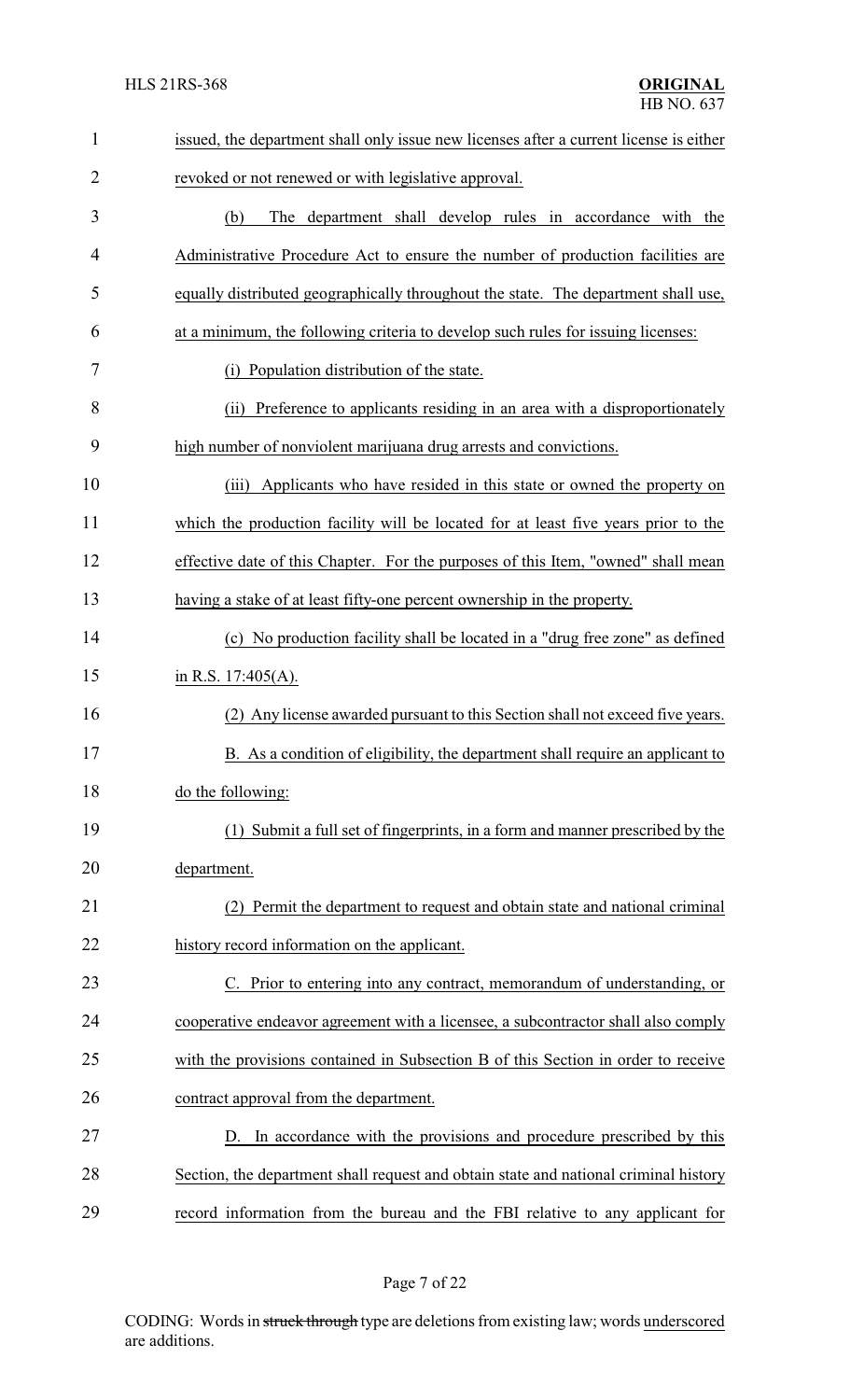| $\mathbf{1}$   | licensure whose fingerprints the department has obtained pursuant to this Section for  |
|----------------|----------------------------------------------------------------------------------------|
| $\overline{2}$ | the purpose of determining the applicant's suitability and eligibility for licensure.  |
| 3              | E. Upon request by the department and upon submission of an applicant's                |
| 4              | fingerprints, and such other identifying information as may be required, the bureau    |
| 5              | shall survey its criminal history records and identification files and make a          |
| 6              | simultaneous request of the FBI for similar or related information from other          |
| 7              | jurisdictions. The bureau may charge the department a reasonable processing fee for    |
| 8              | conducting and reporting on any such search.                                           |
| 9              | §4767. Suitability requirements                                                        |
| 10             | A. The department shall not grant any license or issue any other contract              |
| 11             | approval pursuant to the provisions of this Chapter if the applicant or subcontractor  |
| 12             | or any officer, director, or any person having a five percent or more economic         |
| 13             | interest in the entity seeking licensure or contract approval has been disqualified on |
| 14             | the basis of the following criteria:                                                   |
| 15             | (1) Has been convicted or entered a plea of guilty or nolo contendere for any          |
| 16             | of the following:                                                                      |
| 17             | (a) Theft or attempted theft, illegal possession of stolen things, or any              |
| 18             | offense or attempt involving the misappropriation of property or funds.                |
| 19             | (b) Any offense involving fraud or attempted fraud or false statements or              |
| 20             | declarations.                                                                          |
| 21             | (c) A crime of violence as defined in R.S. $14:2(B)$ .                                 |
| 22             | (d) Any offense involving schedule I narcotics, provided the offense was not           |
| 23             | marijuana related.                                                                     |
| 24             | There is a current prosecution or pending charge against the person in                 |
| 25             | any jurisdiction for any offense listed in Paragraph (1) of this Subsection.           |
| 26             | The applicant or any person required to be suitable pursuant to this<br>(3)            |
| 27             | Section fails to provide information and documentation to reveal any fact material     |
| 28             | to a suitability determination or supplies information which is untrue or misleading   |
| 29             | as to a material fact pertaining to the suitability criteria.                          |

## Page 8 of 22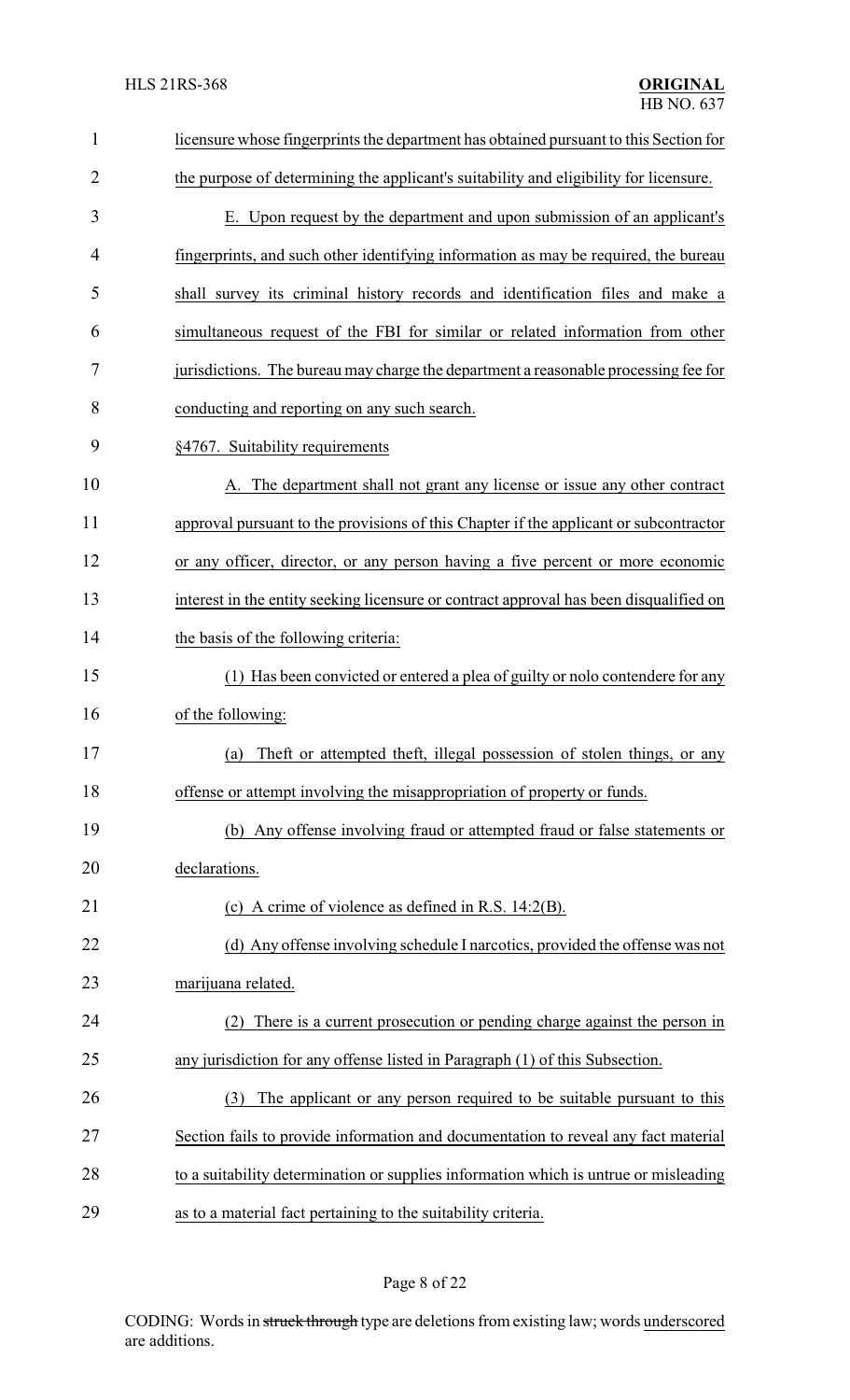| $\mathbf{1}$   | B. No person shall obtain a license pursuant to this Section if the applicant,        |
|----------------|---------------------------------------------------------------------------------------|
| $\overline{2}$ | subcontractor, or any of the service providers in the chain of subcontractors, is     |
| 3              | owned wholly or in part by any state employee or member of a state employee's         |
| 4              | immediate family, including but not limited to any legislator, statewide public       |
| 5              | official, university or community or technical college employee, Louisiana State      |
| 6              | University Agricultural Center employee, or Southern University Agricultural Center   |
| 7              | employee. For the purposes of this Paragraph, "immediate family" has the same         |
| 8              | meaning as provided in R.S. 42:1102.                                                  |
| 9              | C. No person licensed pursuant to this Section shall give or receive anything         |
| 10             | of value in connection with any contract, memorandum of understanding, or             |
| 11             | cooperative endeavor agreement executed pursuant to this Section except the value     |
| 12             | that is expressed in the contract, memorandum of understanding, or cooperative        |
| 13             | endeavor agreement.                                                                   |
| 14             | D. Any contract, memorandum of understanding, or cooperative endeavor                 |
| 15             | agreement entered into with any licensee or subcontractor pursuant to this Section    |
| 16             | shall be a public record subject to disclosure pursuant to the Public Records Law,    |
| 17             | R.S. 44:1 et seq.                                                                     |
| 18             | §4768. Fees; disposition of funds                                                     |
| 19             | The department shall establish an application fee to be paid by an                    |
| 20             | applicant.                                                                            |
| 21             | The application fee shall not exceed one thousand dollars.<br>(1)                     |
| 22             | The application fee shall be payable to the department upon submission<br>(2)         |
| 23             | of the application, and prior to the department beginning any review and an applicant |
| 24             | submitting fingerprints.                                                              |
| 25             | B. The department shall establish a production facility license fee to be paid        |
| 26             | by the licensee in accordance with the following:                                     |
| 27             | The initial license fee shall not exceed one hundred thousand dollars.<br>(1)         |
| 28             | However, the department may reduce the amount of the fee only if the population       |
| 29             | distribution is limited.                                                              |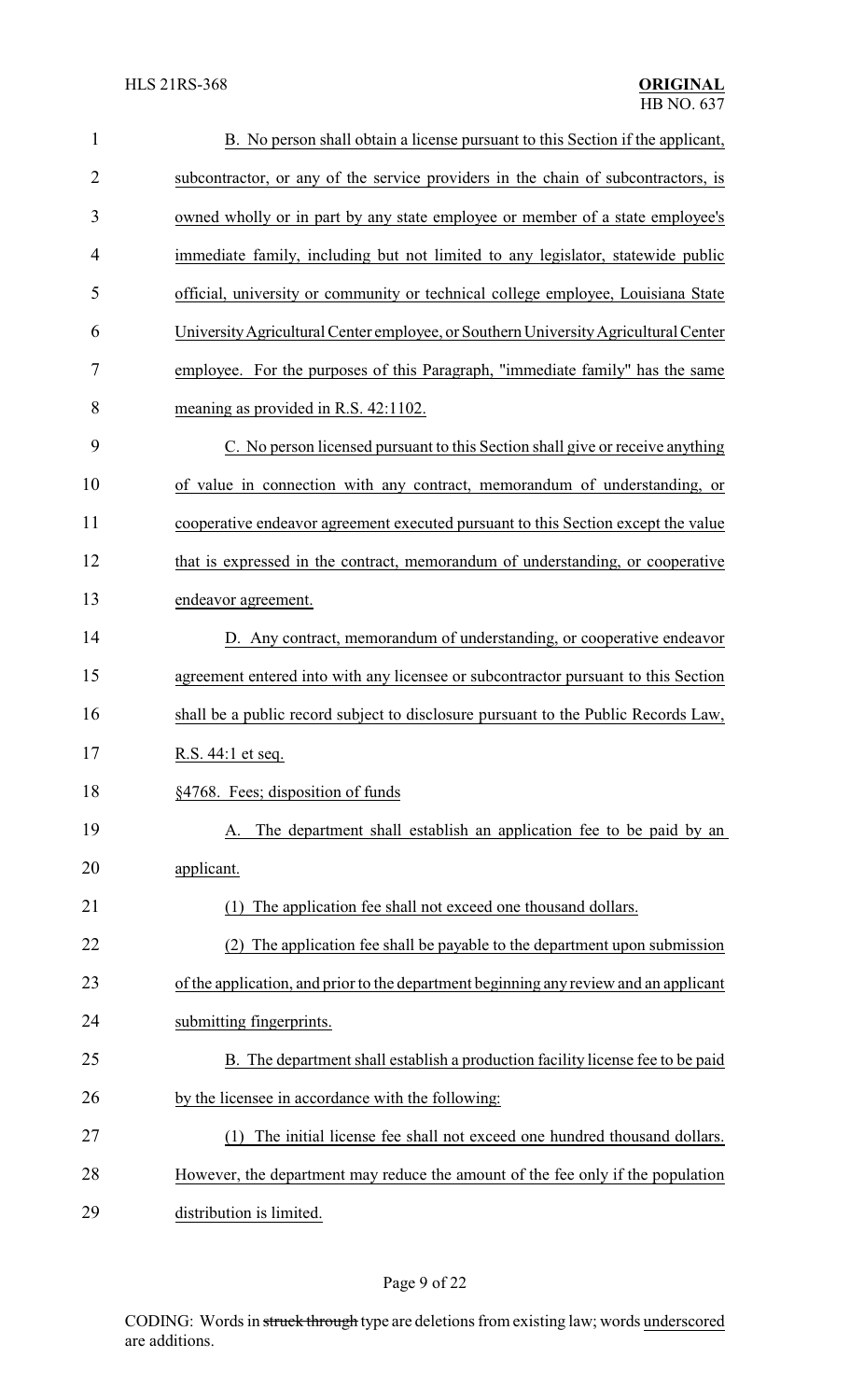| $\mathbf{1}$ | The license fee shall be payable to the department upon issuance of the                 |
|--------------|-----------------------------------------------------------------------------------------|
| 2            | license. The licensee shall pay a license renewal fee of fifty thousand dollars every   |
| 3            | year thereafter.                                                                        |
| 4            | B. All fees collected and retained by the department shall be used to fund the          |
| 5            | expenses relating to the regulation and control of cannabis and cannabis products as    |
| 6            | provided for in this Chapter. The department shall use a portion of the application     |
| 7            | fee to cover the expenses associated with obtaining an applicant's fingerprints and     |
| 8            | criminal history record information and shall not charge an applicant any fee beyond    |
| 9            | the application fee for these expenses.                                                 |
| 10           | §4769. Transportation                                                                   |
| 11           | A. A licensee shall only be allowed to transport cannabis or cannabis                   |
| 12           | products to the following locations:                                                    |
| 13           | From its production facility to a testing facility approved by the<br>(1)               |
| 14           | department pursuant to this Chapter.                                                    |
| 15           | From its production facility to a licensed retailer.<br>(2)                             |
| 16           | When a specific nonroutine transport request from the licensee is<br>(3)                |
| 17           | approved in writing by the department.                                                  |
| 18           | B. Any licensee using an employee of the business or contracting with an                |
| 19           | outside carrier for the purpose of this Section, shall first have the employee or       |
| 20           | outside carrier approved by the department in accordance with the procedures for a      |
| 21           | subcontractor under this Chapter.                                                       |
| 22           | §4770. Civil penalties                                                                  |
| 23           | A. Any person who violates any provision of this Chapter, or any rule or                |
| 24           | regulation adopted pursuant to this Chapter, shall be subject to a civil penalty of not |
| 25           | more than fifty thousand dollars for each act of violation and for each day of          |
| 26           | violation. Each day on which a violation occurs shall constitute a separate offense.    |
| 27           | B. Civil penalties may be assessed only by ruling of the commissioner based             |
| 28           | upon an adjudicatory hearing held in accordance with the provisions of the              |
| 29           | Administrative Procedure Act and this Chapter.                                          |

# Page 10 of 22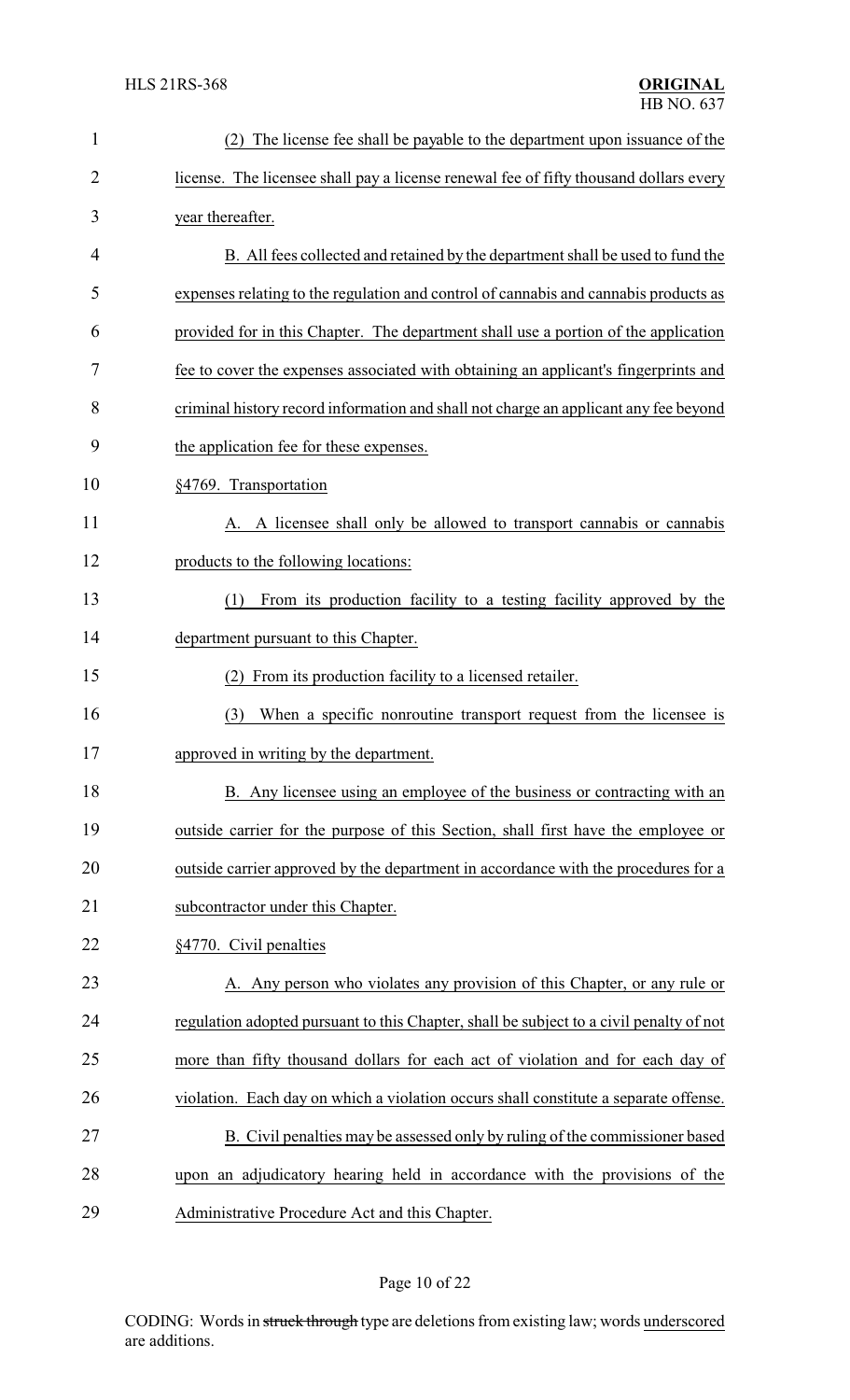| $\mathbf{1}$   | §4771. Therapeutic marijuana                                                           |
|----------------|----------------------------------------------------------------------------------------|
| $\overline{2}$ | Nothing in this Chapter shall be construed to limit any privileges or rights of        |
| 3              | a medical marijuana patient or production facility as provided for in R.S. 40:966(F)   |
| 4              | and 1046.                                                                              |
| 5              | Section 2. Chapter 9 of Title 26 of the Louisiana Revised Statutes of 1950,            |
| 6              | comprised of R.S. 26:941 through 949, is hereby enacted to read as follows:            |
| 7              | CHAPTER 9. CANNABIS AND CANNABIS PRODUCTS                                              |
| 8              | §941. Social Equity in the Marijuana Industry                                          |
| 9              | A. It shall be the intent of the Legislature of Louisiana that there shall be no       |
| 10             | barriers to the entry, acceptance or approval of applications or licensure for         |
| 11             | individuals and communities most adversely impacted by the enforcement of              |
| 12             | marijuana laws. In the interest of establishing a legal cannabis industry that is      |
| 13             | equitable and accessible to those most adversely impacted by the enforcement of        |
| 14             | drug-related laws in this state, including cannabis related laws, the Legislature of   |
| 15             | Louisiana finds and declares that a program of social equity should be established.    |
| 16             | The Legislature of Louisiana also finds and declares that individuals who have been    |
| 17             | arrested or incarcerated due to drug laws suffer long-lasting negative consequences,   |
| 18             | including impacts to employment, business ownership, housing, health, and long-        |
| 19             | term financial well-being. The Legislature of Louisiana declares that promotion of     |
| 20             | business ownership by individuals who have resided in areas of high poverty and        |
| 21             | high enforcement of cannabis-related laws furthers an equitable cannabis industry.     |
| 22             | Therefore, in the interest of remedying the harms resulting from the disproportionate  |
| 23             | enforcement of cannabis-related laws, the Legislature of Louisiana finds and declares  |
| 24             | that a program of social equity should offer, among other things, financial assistance |
| 25             | and license application benefits to individuals most directly and adversely impacted   |
| 26             | by the enforcement of cannabis-related law who are interested in starting cannabis     |
| 27             | business establishments.                                                               |
| 28             | §942. Definitions                                                                      |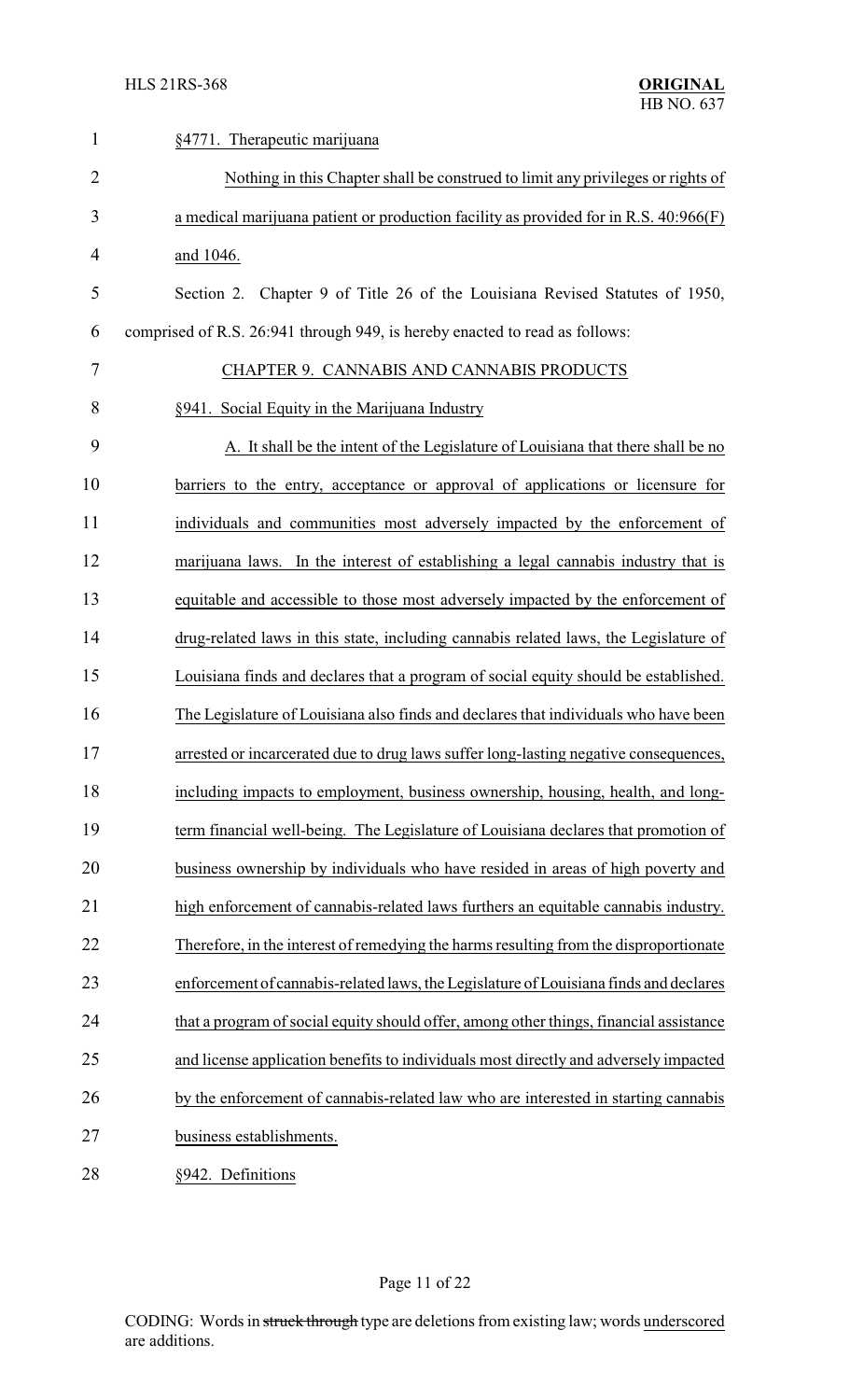| $\mathbf{1}$   | "Applicant" means a natural person, a corporation, limited liability<br>(1)               |
|----------------|-------------------------------------------------------------------------------------------|
| $\overline{2}$ | company, partnership, joint stock association, sole proprietorship, joint venture,        |
| 3              | business association, cooperative association, professional corporation, or any other     |
| 4              | legal entity or organization through which business is conducted who has applied to       |
| 5              | the office of alcohol and tobacco control within the Department of Revenue for a          |
| 6              | cannabis retailer permit.                                                                 |
| 7              | "Bureau" means the Louisiana Bureau of Criminal Identification and                        |
| 8              | Information of the Department of Public Safety and Corrections, office of state           |
| 9              | police.                                                                                   |
| 10             | "Cannabis" means all parts of plants of the genus Cannabis, whether<br>(3)                |
| 11             | growing or not; the seeds thereof; the resin extracted from any part of such plant, and   |
| 12             | every compound, manufacture, salt, derivative, mixture, or preparation of such plant,     |
| 13             | its seeds or resin, but shall not include the mature stalks of such plant, fiber produced |
| 14             | from such stalks, oil or cake made from the seeds of such plant, any other compound,      |
| 15             | manufacture, salt, derivative, mixture, or preparation of such mature stalks (except      |
| 16             | the resin extracted therefrom), fiber, oil, or cake or the sterilized seed of such plant  |
| 17             | which is incapable of germination.                                                        |
| 18             | (4) "Cannabis-infused products" means products that contain cannabis or                   |
| 19             | cannabis extracts, are intended for human use, and are derived from cannabis as           |
| 20             | defined in this Section. The term "cannabis-infused products" shall not include           |
| 21             | either useable cannabis or cannabis concentrates.                                         |
| 22             | "Cannabis products" means usable cannabis and cannabis-infused<br>(5)                     |
| 23             | products as defined in this Section.                                                      |
| 24             | (6) "Cannabis retailer" means any person, other than a wholesaler, who sells,             |
| 25             | offers for sale, exposes for sale, or has in his possession for sale or distribution any  |
| 26             | cannabis in any quantity.                                                                 |
| 27             | "Commissioner" means the commissioner of alcohol and tobacco control                      |
| 28             | who shall be the assistant secretary of the office of alcohol and tobacco control in the  |
| 29             | Department of Revenue.                                                                    |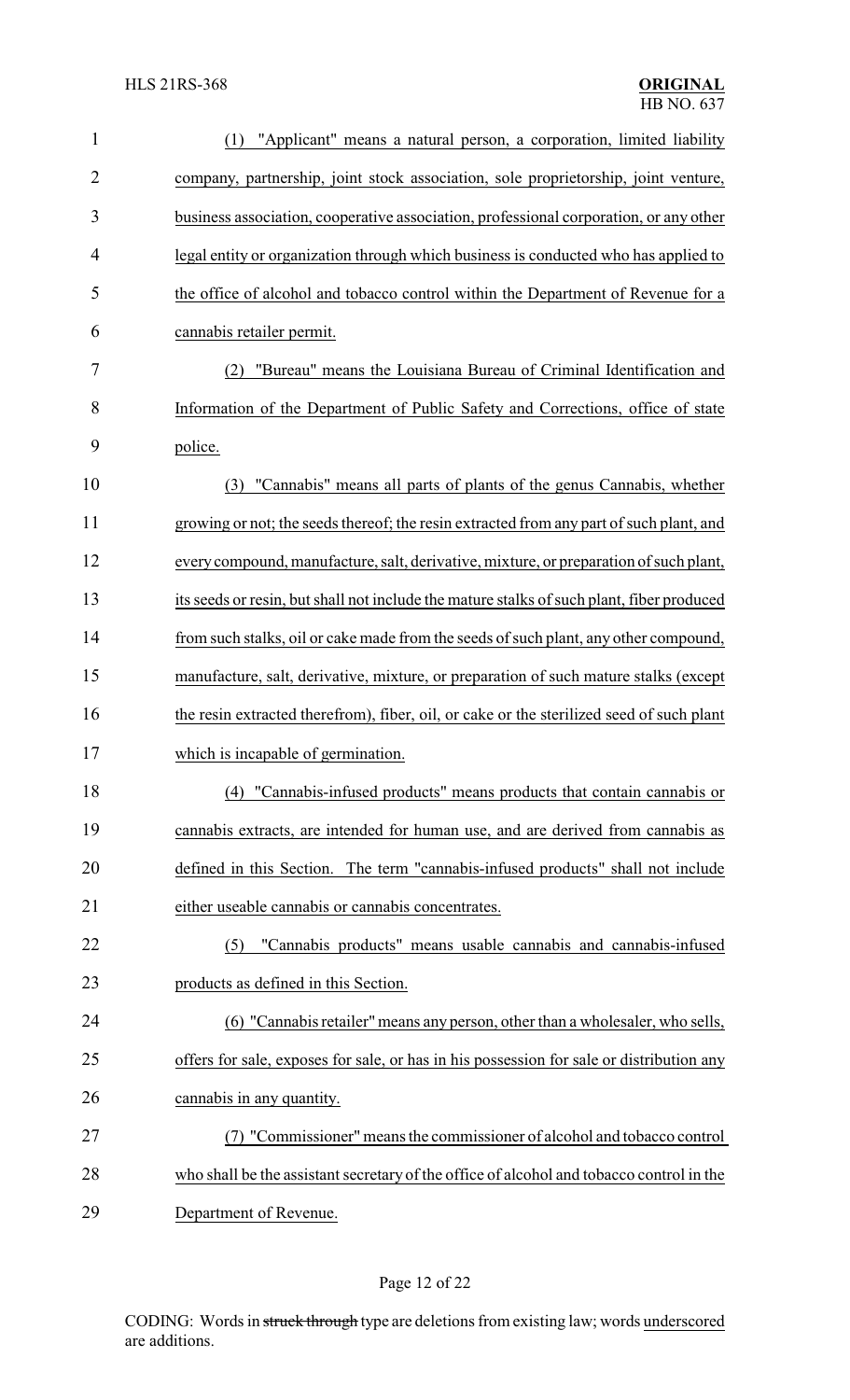| $\mathbf{1}$   | (8) "Criminal history record information" means information collected by                 |  |
|----------------|------------------------------------------------------------------------------------------|--|
| $\overline{2}$ | state and federal criminal justice agencies on individuals consisting of identifiable    |  |
| 3              | descriptions and notations of arrests, detentions, indictments, bills of information,    |  |
| 4              | or any formal criminal charges, and any disposition arising therefrom, including         |  |
| 5              | sentencing, criminal correctional supervision, and release. It shall not include         |  |
| 6              | intelligence information gathered for investigatory purposes or any identification       |  |
| 7              | information which does not indicate involvement of the individual in the criminal        |  |
| 8              | justice system.                                                                          |  |
| 9              | (9) "Department" means the office of alcohol and tobacco control within the              |  |
| 10             | Department of Revenue.                                                                   |  |
| 11             | (10) "FBI" means the Federal Bureau of Investigation of the United States                |  |
| 12             | Department of Justice.                                                                   |  |
| 13             | "Production facility" means person who sells cannabis and cannabis<br>(11)               |  |
| 14             | products to a licensed cannabis retailer exclusively, within the state, who conducts     |  |
| 15             | a bona fide wholesale business and maintains a warehouse or warehouses for the           |  |
| 16             | storage and warehousing of cannabis and cannabis products in the area where              |  |
| 17             | domiciled and licensed by the state, and conducts and maintains systematic and           |  |
| 18             | regular solicitations, distribution, deliveries, and sales of cannabis and cannabis      |  |
| 19             | products to licensed retail dealers located within the boundary of this state.           |  |
| 20             | (12) "Usable cannabis" means the dried leaves and flowers of the cannabis                |  |
| 21             | plant, and any mixture or preparation thereof, but shall not include the seeds, stalks,  |  |
| 22             | and roots of the plant.                                                                  |  |
| 23             | §943. Permits                                                                            |  |
| 24             | A. The commissioner shall issue, as authorized by this Chapter, a cannabis               |  |
| 25             | retailer permit and shall adopt rules and regulations that specify the identifying       |  |
| 26             | information that is required to appear on the face of each of permit. Prior to selling,  |  |
| 27             | offering for sale, exposing for sale, or possessing for sale or distribution cannabis in |  |
| 28             | any quantity, a person shall obtain a permit in accordance with the provisions of this   |  |
| 29             | Section.                                                                                 |  |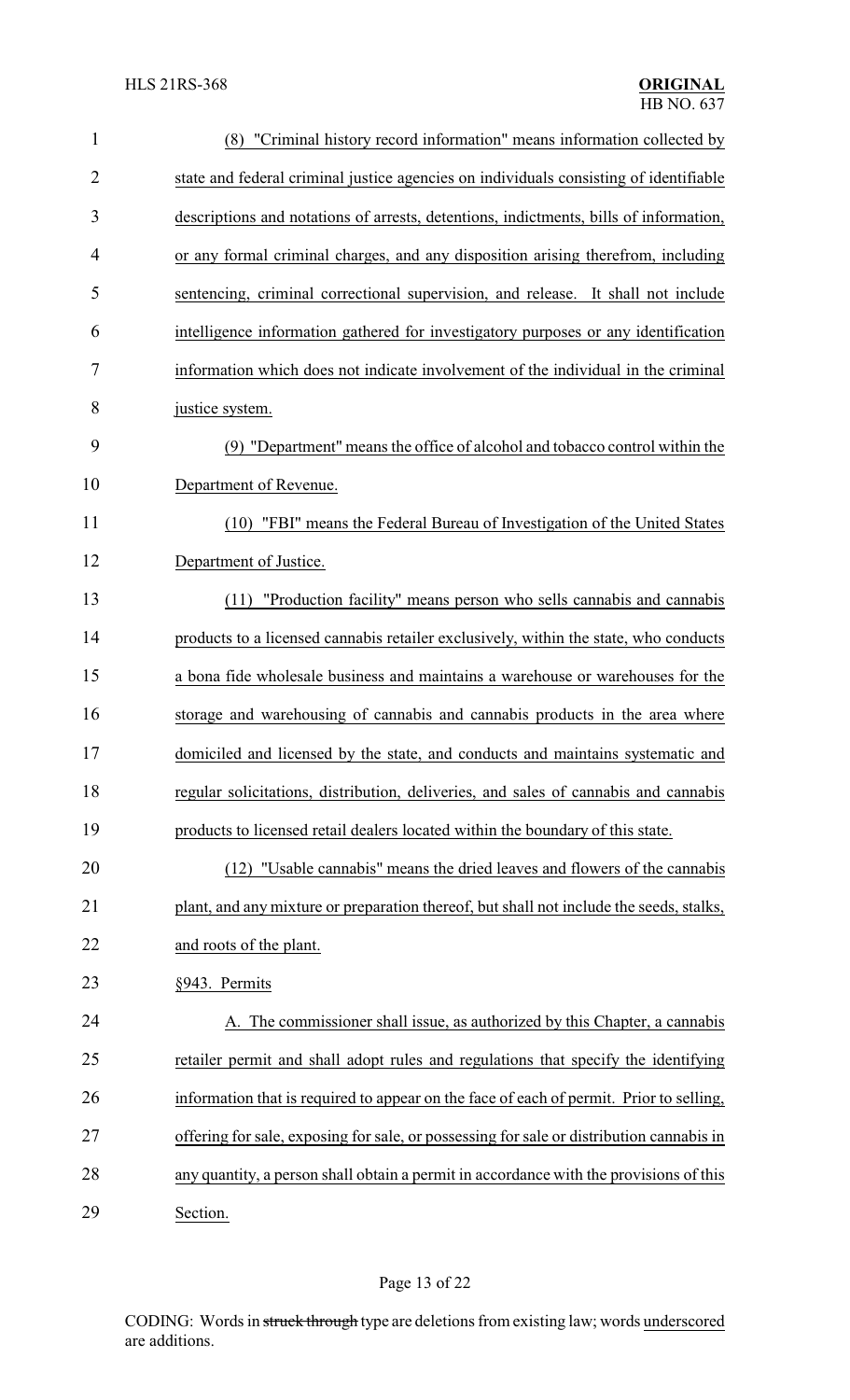| $\mathbf{1}$ | The commissioner shall develop rules for issuing retailer permits in<br>(1)          |  |
|--------------|--------------------------------------------------------------------------------------|--|
| 2            | accordance with the Administrative Procedures Act to ensure the number of retailers  |  |
| 3            | are equally distributed amongst each region of the state in accordance with this     |  |
| 4            | Section. The department shall use, at a minimum, the following criteria to develop   |  |
| 5            | such rules for issuing permits:                                                      |  |
| 6            | (a) Population distribution of each region.                                          |  |
| 7            | (b) Preference to applicants residing in an area with a disproportionately high      |  |
| 8            | number of nonviolent marijuana drug arrests and convictions.                         |  |
| 9            | (c) Applicants who have resided in the state for at least five years prior to the    |  |
| 10           | effective date of this Act.                                                          |  |
| 11           | B.(1) The commissioner shall issue a total of forty permits statewide, with          |  |
| 12           | no more than five permits issued for any one geographic area covering the eight      |  |
| 13           | regional planning commissions created pursuant to Subparts C and F of Part IV of     |  |
| 14           | Chapter 1 of Title 33 of the Louisiana Revised Statutes of 1950, except for as       |  |
| 15           | provided in Subparagraph (a) of this Paragraph. A permit shall be valid for a period |  |
| 16           | of two years unless suspended or revoked pursuant to Chapter.                        |  |
| 17           | (a) The commissioner may issue more than the allowable statewide total of            |  |
| 18           | permits if the market demands and requests necessitate such an increase; however,    |  |
| 19           | the commissioner shall seek to maintain a statewide and regional balance of permits  |  |
| 20           | issued.                                                                              |  |
| 21           | (2) Permit holders shall contact the commissioner regarding the renewal of           |  |
| 22           | all permits prior to the end of the term of the permit in accordance with the        |  |
| 23           | provisions of this Chapter.                                                          |  |
| 24           | §944. Fees; disposition of funds                                                     |  |
| 25           | The department shall establish an application fee to be paid by an<br>A.             |  |
| 26           | applicant.                                                                           |  |
| 27           | The application fee shall not exceed one thousand dollars.<br>(1)                    |  |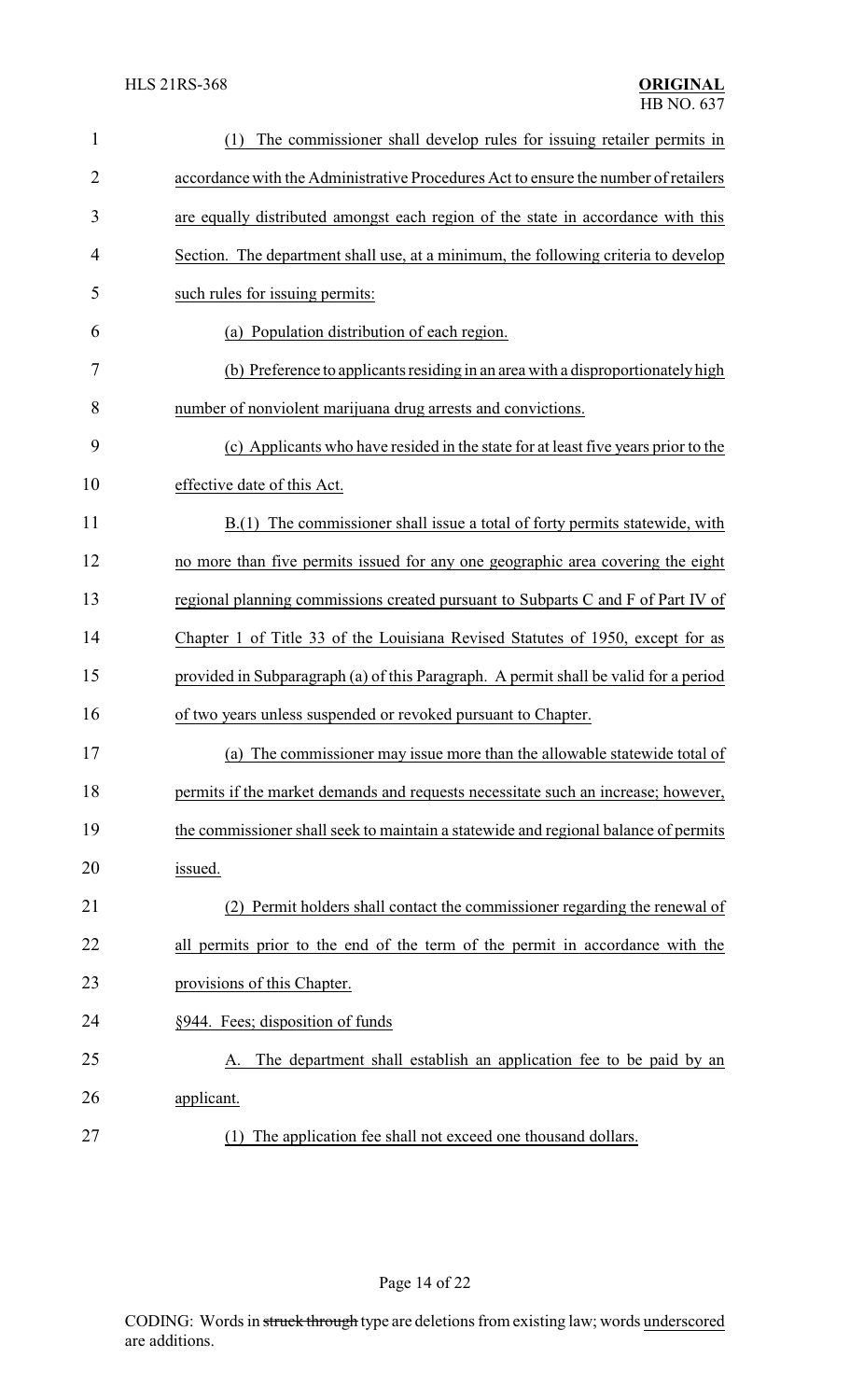| $\mathbf{1}$   | (2) The application fee shall be payable to the department upon submission            |  |
|----------------|---------------------------------------------------------------------------------------|--|
| $\overline{2}$ | of the application, and prior to the department beginning any review and an applicant |  |
| 3              | submitting fingerprints.                                                              |  |
| 4              | B. The department shall establish a cannabis retailer permit fee to be paid by        |  |
| 5              | the permittee in accordance with the following:                                       |  |
| 6              | The initial permit fee shall not exceed one hundred thousand dollars.<br>(1)          |  |
| 7              | However, the department may reduce the amount of the fee only if the population       |  |
| 8              | distribution is limited.                                                              |  |
| 9              | The permit fee shall be payable to the department upon issuance of the                |  |
| 10             | license. The permittee shall pay a renewal fee of fifty thousand dollars every year   |  |
| 11             | thereafter.                                                                           |  |
| 12             | B. All fees collected and retained by the department shall be used to fund the        |  |
| 13             | expenses related to the regulation and control of cannabis and cannabis products as   |  |
| 14             | provided for in this Chapter. The department shall use a portion of the application   |  |
| 15             | fee to cover the expenses associated with obtaining an applicant's fingerprints and   |  |
| 16             | criminal history record information and shall not charge an applicant any fee beyond  |  |
| 17             | the application fee for these expenses.                                               |  |
| 18             | General requirements; authorizations to obtain criminal history record<br>§945.       |  |
| 19             | information; qualifications; location; and ratios                                     |  |
| 20             | A. An applicant for a retailer permit shall meet the following qualifications:        |  |
| 21             | Be twenty-one years of age or older.<br>(1)                                           |  |
| 22             | Provide proof of valid lease or ownership of premises in which the<br>(2)             |  |
| 23             | business will be located.                                                             |  |
| 24             | B. As a condition of eligibility, the department shall require an applicant to        |  |
| 25             | do the following:                                                                     |  |
| 26             | (1) Submit a full set of fingerprints, in a form and manner prescribed by the         |  |
| 27             | department.                                                                           |  |
| 28             | (2) Permit the department to request and obtain state and national criminal           |  |
| 29             | history record information on the applicant.                                          |  |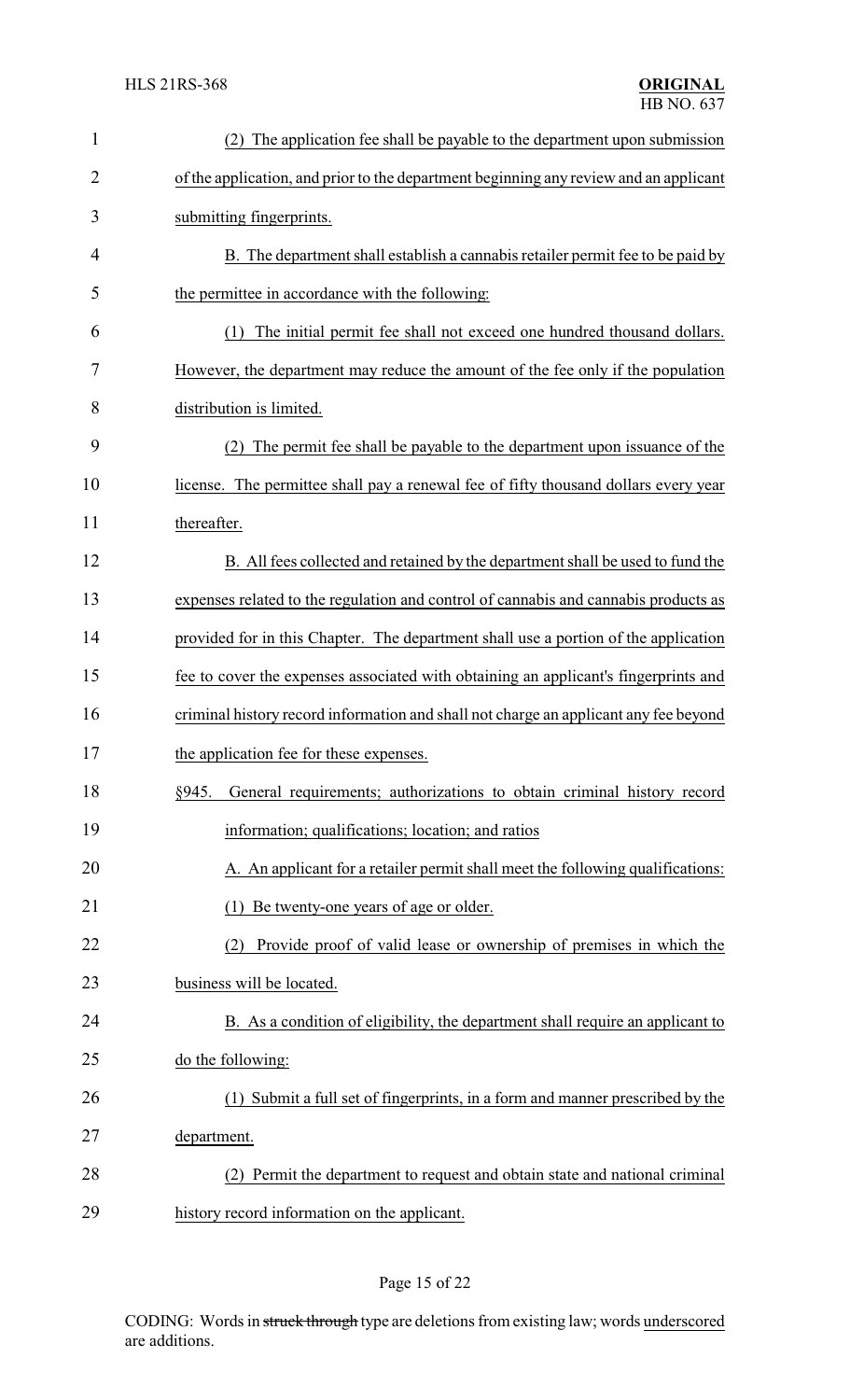| 1              | C. In accordance with the provisions and procedure prescribed by this                 |  |
|----------------|---------------------------------------------------------------------------------------|--|
| $\overline{2}$ | Section, the department shall request and obtain state and national criminal history  |  |
| 3              | record information from the bureau and the FBI relative to any applicant for          |  |
| 4              | licensure whose fingerprints the department has obtained pursuant to this Section for |  |
| 5              | the purpose of determining the applicant's suitability and eligibility for a permit.  |  |
| 6              | D. Upon request by the department and upon submission of an applicant's               |  |
| 7              | fingerprints, and such other identifying information as may be required, the bureau   |  |
| 8              | shall survey its criminal history records and identification files and make a         |  |
| 9              | simultaneous request of the FBI for similar or related information from other         |  |
| 10             | jurisdictions. The bureau may charge the department a reasonable processing fee for   |  |
| 11             | conducting and reporting on any such search.                                          |  |
| 12             | E. No retail location shall be located in a "drug free zone" as defined in R.S.       |  |
| 13             | $17:405(A)$ .                                                                         |  |
| 14             | F. Retail locations shall only sell cannabis and cannabis products and shall          |  |
| 15             | not sell any other products or services besides cannabis and cannabis products. The   |  |
| 16             | retail location shall have the following provisions:                                  |  |
| 17             | (1) The location shall be supervised by a retailer employee at all times when         |  |
| 18             | customers are present to ensure only persons who are twenty-one years of age and      |  |
| 19             | older are permitted to enter.                                                         |  |
| 20             | Retailer employees shall make reasonable efforts to limit the number of               |  |
| 21             | customers in relation to the number of employees present in the location at any time. |  |
| 22             | G. The commissioner shall promulgate rules pursuant to the provisions of              |  |
| 23             | the Administrative Procedure Act regarding this Section and any additional            |  |
| 24             | requirements.                                                                         |  |
| 25             | §946. Suitability requirements                                                        |  |
| 26             | A. The department shall not grant any permit pursuant to the provisions of            |  |
| 27             | this Chapter if the applicant or any officer, director, or any person having a five   |  |
| 28             | percent or more economic interest in the entity seeking a permit has been             |  |
| 29             | disqualified on the basis of the following criteria:                                  |  |

## Page 16 of 22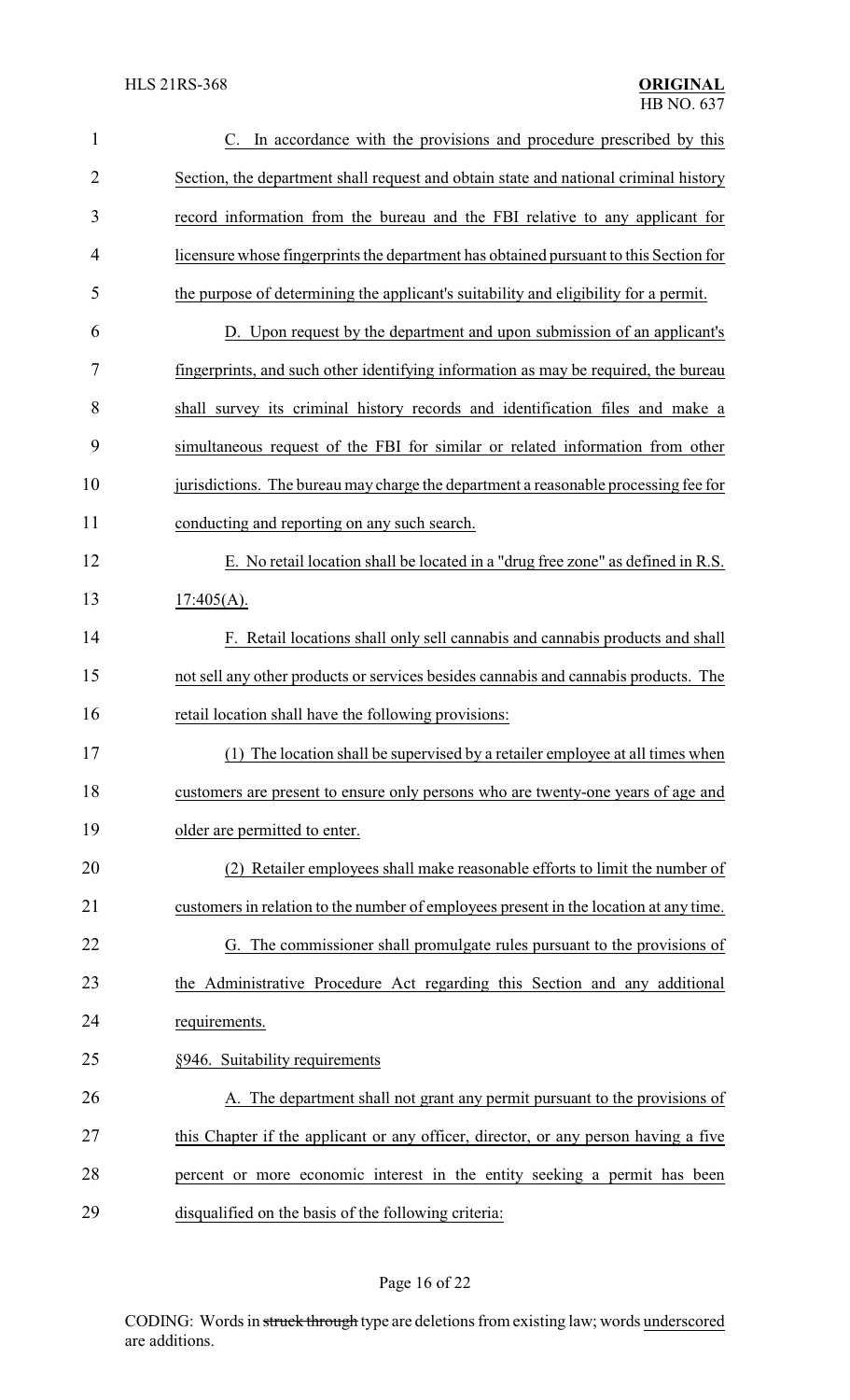| $\mathbf{1}$ | (1) Has been convicted or entered a plea of guilty or nolo contendere for any          |  |
|--------------|----------------------------------------------------------------------------------------|--|
| 2            | of the following:                                                                      |  |
| 3            | Theft or attempted theft, illegal possession of stolen things, or any<br>(a)           |  |
| 4            | offense or attempt involving the misappropriation of property or funds.                |  |
| 5            | (b) Any offense involving fraud or attempted fraud or false statements or              |  |
| 6            | declarations.                                                                          |  |
| 7            | (c) A crime of violence as defined in R.S. $14:2(B)$ .                                 |  |
| 8            | (d) Any offense involving schedule I narcotics, provided the offense was not           |  |
| 9            | marijuana related.                                                                     |  |
| 10           | There is a current prosecution or pending charge against the person in<br>(2)          |  |
| 11           | any jurisdiction for any offense listed in Paragraph (1) of this Subsection.           |  |
| 12           | The applicant or any person required to be suitable pursuant to this<br>(3)            |  |
| 13           | Section fails to provide information and documentation to reveal any fact material     |  |
| 14           | to a suitability determination or supplies information which is untrue or misleading   |  |
| 15           | as to a material fact pertaining to the suitability criteria.                          |  |
| 16           | §947. Age requirements                                                                 |  |
| 17           | No person under twenty-one years of age shall enter the premises of, or be             |  |
| 18           | employed in, a cannabis retail establishment.                                          |  |
| 19           | §948. Cannabis retailer restrictions                                                   |  |
| 20           | Cannabis retailers are prohibited from all of the following activities:                |  |
| 21           | (1) The sale of more than one ounce of cannabis or cannabis related products           |  |
| 22           | to any individual per calendar day.                                                    |  |
| 23           | (2) The sale of cannabis or cannabis products over the internet. All sales of          |  |
| 24           | cannabis and cannabis products must take place within a cannabis retail location.      |  |
| 25           | The sale or giving away of any consumable that is not cannabis or a<br>(3)             |  |
| 26           | cannabis product, including but not limited to cigarettes or tobacco products, alcohol |  |
| 27           | beverages, food products, and non-alcohol beverages.                                   |  |
| 28           | The sale or giving away of any service that is not related to the sale of<br>(4)       |  |
| 29           | cannabis or a cannabis product.                                                        |  |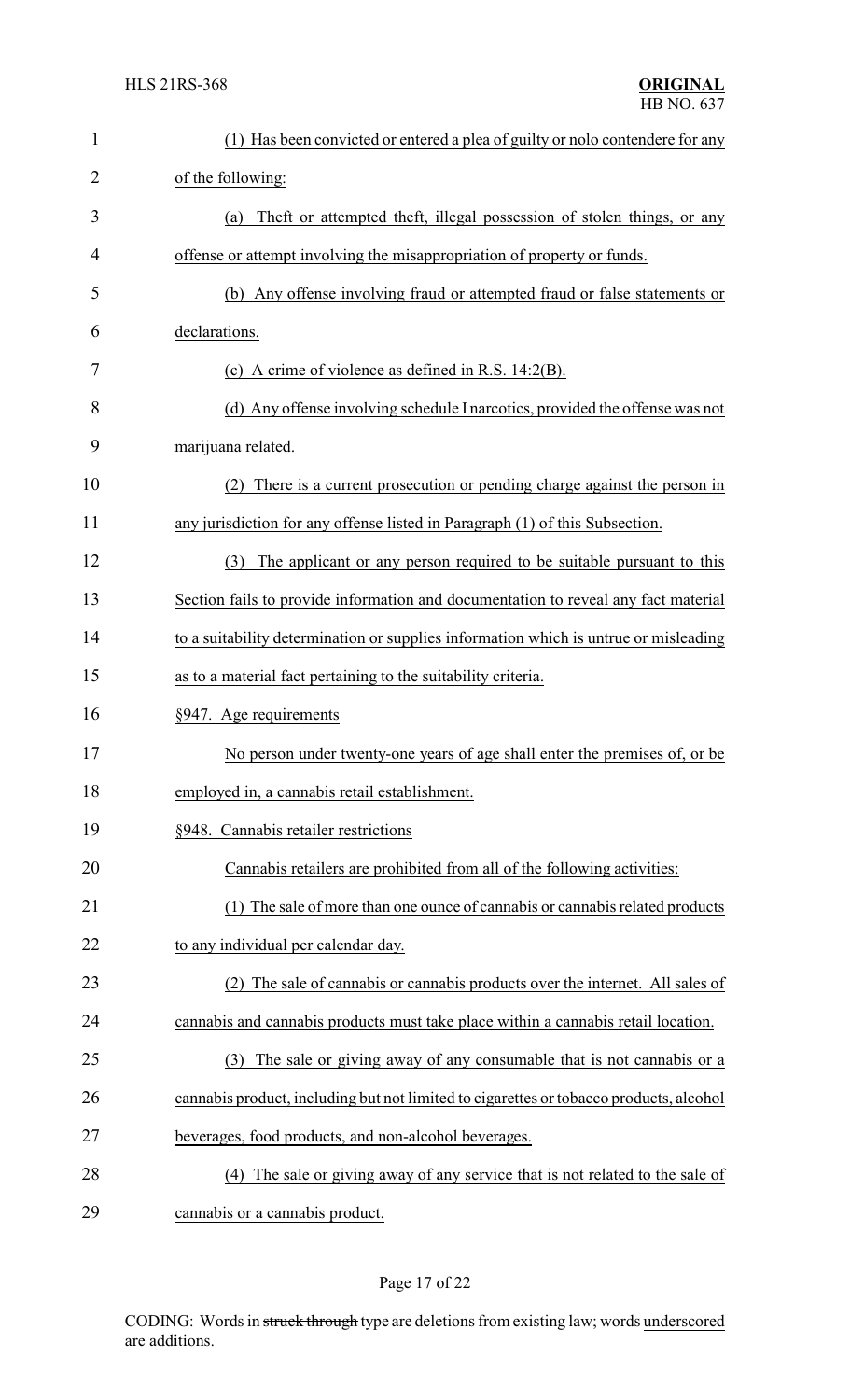| $\mathbf{1}$   | (5) Providing or allowing entertainment of any type on the premises of the              |  |
|----------------|-----------------------------------------------------------------------------------------|--|
| $\overline{2}$ | retail location.                                                                        |  |
| 3              | §949. Suspension or revocations of retailer permits                                     |  |
| 4              | No person holding a permit and no agent, associate, employee,<br>A.                     |  |
| 5              | representative, or servant agent of any person, shall do or permit any of the following |  |
| 6              | acts to be done on or about the licensed premises:                                      |  |
| 7              | $(1)(a)$ Sell or serve cannabis or cannabis products to any person under                |  |
| 8              | twenty-one years of age. To determine the age of the consumer, each person shall        |  |
| 9              | submit any one of the following:                                                        |  |
| 10             | (i) A valid, current Louisiana driver's license which contains a photograph             |  |
| 11             | of the person presenting the driver's license. For the purposes of this Item, a         |  |
| 12             | digitized credential through an electronic wallet, commonly known as "LA Wallet",       |  |
| 13             | shall also be an acceptable form of a Louisiana driver's license.                       |  |
| 14             | A valid, current driver's license of another state which contains a<br>(ii)             |  |
| 15             | photograph of the person and birth date of the person submitting the driver's license.  |  |
| 16             | A valid, current special identification card issued by the state of<br>(iii)            |  |
| 17             | Louisiana pursuant to R.S. 40:1321 containing a photograph of the person submitting     |  |
| 18             | the identification card.                                                                |  |
| 19             | (iv) A valid, current passport or visa issued by the federal government or              |  |
| 20             | another country or nation, that contains a permanently attached photograph of the       |  |
| 21             | person and the date of birth of the person submitting the passport or visa.             |  |
| 22             | (v) A valid, current military or federal identification card issued by the              |  |
| 23             | federal government containing a photograph of the person and date of birth of the       |  |
| 24             | person submitting the identification card.                                              |  |
| 25             | A valid, current special identification card of another state which<br>(vi)             |  |
| 26             | contains a photograph of the person and birth date of the person submitting the         |  |
| 27             | identification card.                                                                    |  |
| 28             | (b) Each form of identification listed above shall on its face establish the age        |  |
| 29             | of the person as twenty-one years of age or older, and there must be no reason to       |  |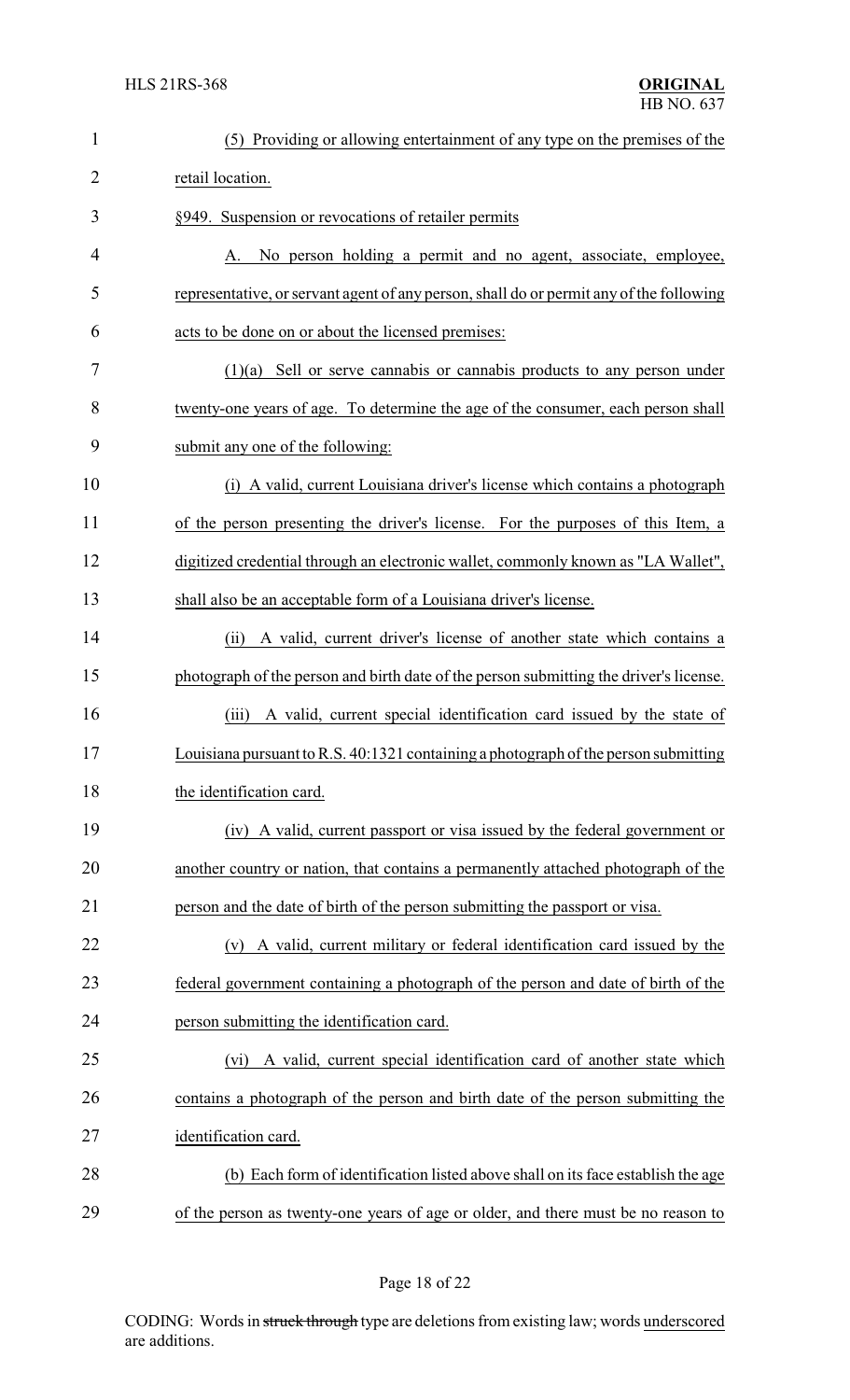| 1              | doubt the authenticity or correctness of the identification. No form of identification  |  |
|----------------|-----------------------------------------------------------------------------------------|--|
| $\overline{2}$ | mentioned above shall be accepted as proof of age if it is expired, defaced, mutilated, |  |
| 3              | or altered. If the state identification card or lawful identification submitted is a    |  |
| $\overline{4}$ | duplicate, the person shall submit additional identification which contains the name,   |  |
| 5              | date of birth, and photograph of the person. A duplicate driver's license shall be      |  |
| 6              | considered lawful identification for the purposes of this Paragraph, and a person shall |  |
| 7              | not be required to submit additional information containing the name, date of birth,    |  |
| 8              | and picture of the person. In addition, an educational institution identification card, |  |
| 9              | check cashing identification card, or employee identification card shall not be         |  |
| 10             | considered as lawful identification for the purposes of this Paragraph.                 |  |
| 11             | $(2)(a)$ Intentionally entice, aid, or permit any person under the age of twenty-       |  |
| 12             | one to visit or loiter in or about any place where cannabis or cannabis products are    |  |
| 13             | the principal commodities sold, handled, or given away.                                 |  |
| 14             | Permit any person under twenty-one years of age to work in or on the<br>(b)             |  |
| 15             | premises in any capacity.                                                               |  |
| 16             | Permit any prostitution activities on the licensed premises even if such<br>(3)         |  |
| 17             | activities are permitted by law.                                                        |  |
| 18             | (4) Sell, offer for sale, possess, or permit the consumption on or about the            |  |
| 19             | licensed premises of any kind or type of cannabis or cannabis products.                 |  |
| 20             | Intentionally conduct illegal gambling, as defined by law, on the<br>(5)                |  |
| 21             | premises described in the application for the permit.                                   |  |
| 22             | (6) Fail to keep the premises clean and sanitary.                                       |  |
| 23             | Illegally sell, offer for sale, possess, or permit the consumption on or                |  |
| 24             | about the licensed premises of any kind or type of controlled dangerous substances      |  |
| 25             | or other illegal substances.                                                            |  |
| 26             | (8) Permit any disturbance of the peace or obscenity, or any lewd, immoral,             |  |
| 27             | or improper entertainment, conduct, or practices on the licensed premises.              |  |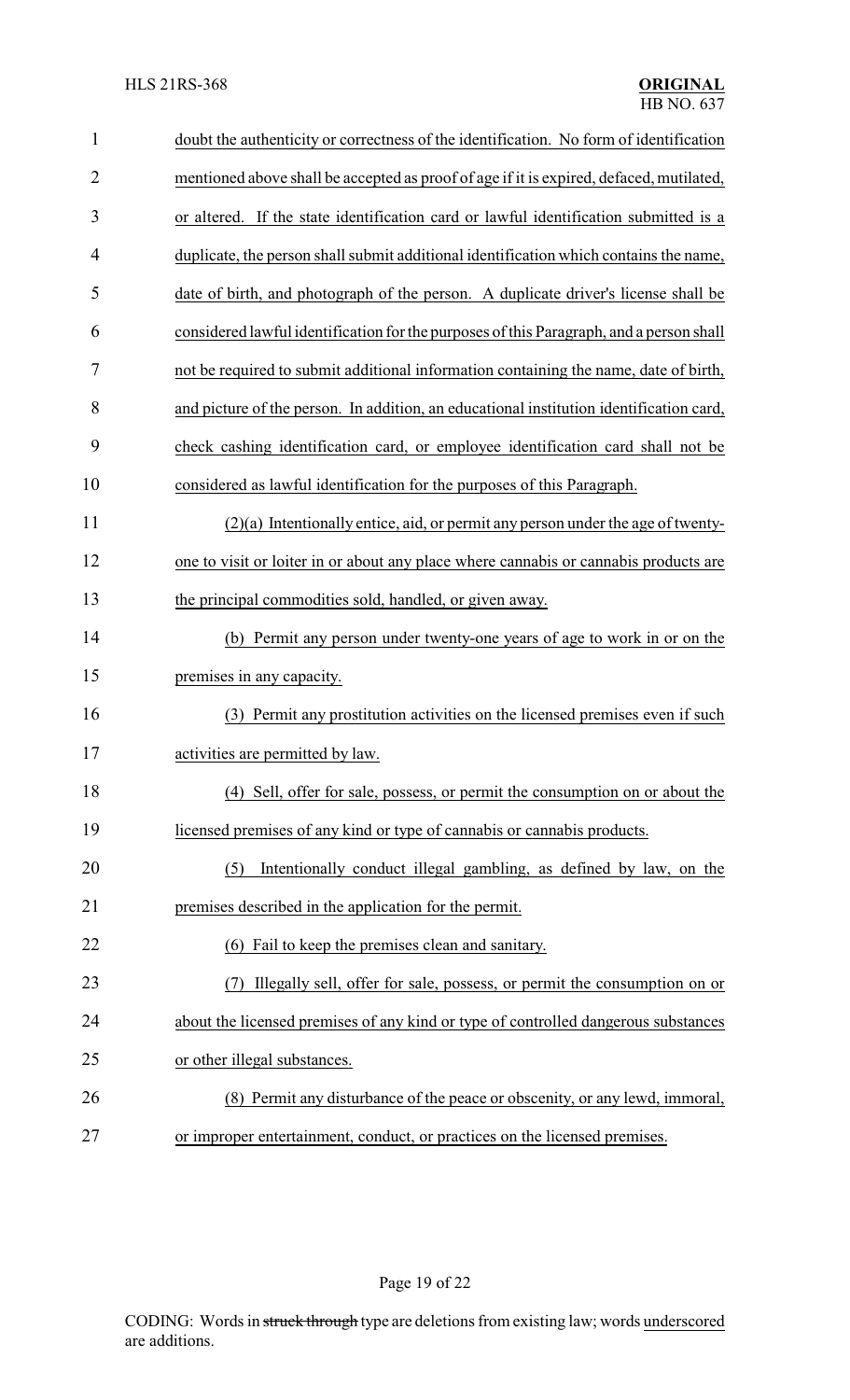| $\mathbf{1}$ | B. A violation of the provisions of this Section by a retail dealer's agent,           |
|--------------|----------------------------------------------------------------------------------------|
| 2            | associate, employee, representative, or servant shall be considered an act of the      |
| 3            | retailer for purposes of suspension or revocation of a permit.                         |
| 4            | C. A violation of the provisions of this Section or any rule or regulation of          |
| 5            | the commissioner, where no other penalty is provided for in this Section, shall be     |
| 6            | fined not less than two thousand five hundred dollars nor more than ten thousand       |
| 7            | dollars, imprisoned for not less than six months nor more than five years, or both. It |
| 8            | is also sufficient cause for the suspension or revocation of a permit.                 |
| 9            | D. Notwithstanding the issuance of a permit by way of renewal, the                     |
| 10           | commissioner may revoke or suspend such permit, as prescribed by this Chapter, for     |
| 11           | violations of this Section occurring during the permit period immediately preceding    |
| 12           | the issuance of such permit.                                                           |

### DIGEST

The digest printed below was prepared by House Legislative Services. It constitutes no part of the legislative instrument. The keyword, one-liner, abstract, and digest do not constitute part of the law or proof or indicia of legislative intent. [R.S. 1:13(B) and 24:177(E)]

| HB 637 Original | 2021 Regular Session | Newell |
|-----------------|----------------------|--------|
|-----------------|----------------------|--------|

**Abstract:** Provides for the regulation of the cultivation, manufacturing, and retail sale of cannabis and cannabis products.

Proposed law creates a program of social equity in the cannabis industry for the purpose of offering financial assistance and license application benefits to individuals most directly and adversely impacted by enforcement of cannabis-related law who are interested in starting cannabis businesses.

Proposed law authorizes the Dept. of Agriculture and Forestry (LDAF) to create and issue up to 10 cannabis production facility licenses.

Proposed law defines "applicant", "bureau", "cannabis", "cannabis-infused products", "cannabis products", "commissioner", "criminal history record information", "cultivate", or "cultivating", "department", "FBI", "housing unit", "licensee", "licensure", "production facility", "retailer", and useable cannabis".

Proposed law requires applicants and subcontractors to undergo a state and national criminal background check and prohibits the department from issuing a license or approving a contract if the applicant, subcontractor, or any officer, director, or person with a 5% or more economic interest in the license has been convicted of or entered a guilty or nolo contendere plea for certain criminal offenses.

Proposed law requires each applicant of a production facility license and a retailer permit to pay an application fee not to exceed \$1,000, which will cover the expense of background

#### Page 20 of 22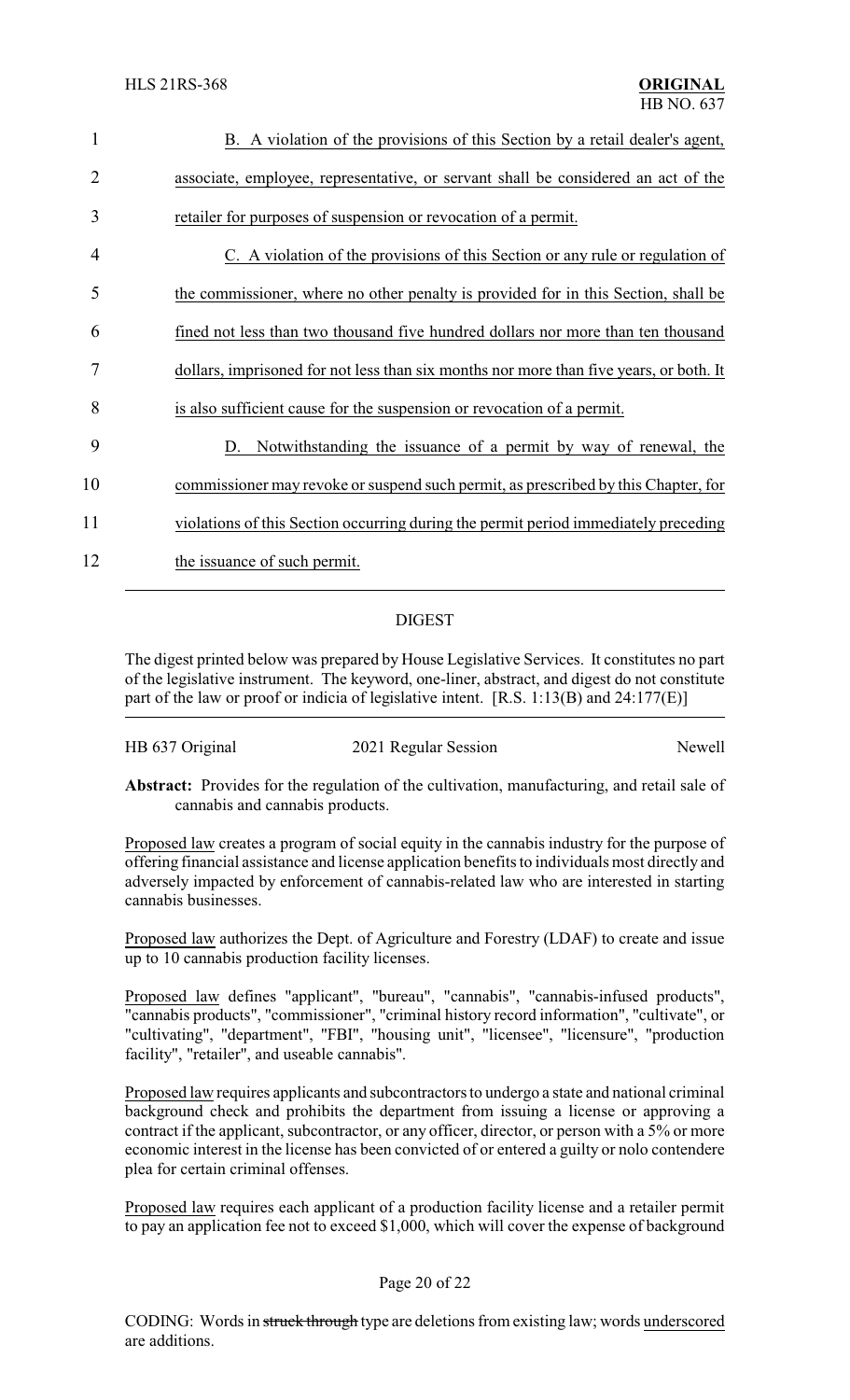checks in addition to other administrative costs, and each licensee to pay an initial license fee not to exceed \$100,000 and an annual renewal fee not to exceed \$50,000.

Proposed law requires the LDAF to develop rules for the issuing of licenses based on a minimum criteria of the following:

- (1) Population distribution of the state.
- (2) Preference to applicants residing in an area with a disproportionately high number of non-violent marijuana drug arrests and convictions.
- (3) Applicants who have resided in this state or owned the property on which the production facility will be located for at least five years prior to the effective date of this Act. For the purposes of this Item, "owned" shall mean having a stake of at least fifty-one percent ownership in the property.

Proposed law prohibits anyone from being licensed, or to contract, to cultivate, process, transport, or sale cannabis or cannabis products in the state that has been disqualified on the basis of the following:

- (1) Has been convicted or entered a plea of guilty or nolo contendere for any of the following:
	- (a) Theft or attempted theft, illegal possession of stolen things, or any offense or attempt involving the misappropriation of property or funds.
	- (b) Any offense involving fraud or attempted fraud or false statements or declarations.
	- (c) A crime of violence as defined in present law (R.S. 14:2(B)).
	- (d) Any offense involving schedule I narcotics, provided the offense was not marijuana related.
- (2) There is a current prosecution or pending charge against the person in any jurisdiction for any offense listed in the paragraph above.
- (3) Fails to provide information and documentation to reveal any fact material to a suitability determination or supplies information which is untrue or misleading as to a material fact pertaining to the suitability criteria.

Proposed law allows for the transportation of cannabis and cannabis products in limited situations between licensees.

Proposed law provides for civil penalties up to \$50,000 per violation per day based upon ruling of the commissioner of agriculture.

Proposed law clarifies that proposed law does not interfere with the rights of medical marijuana patients or licensed medical marijuana production facilities.

Proposed law requires the commissioner of the office of alcohol and tobacco control to issue cannabis retailer permits and requires such a permit prior to selling cannabis or cannabis products. Specifies that the retailer permit is valid for a two-year period. Limits the number of permits to be issued in the state to 40 total and requires no more than 5 per regional planning area of the state; but provides for situations where the commissioner may increase the total permits issued.

Proposed law requires applicants for a retailer permit to be at least 21 years of age or older, and prohibits anyone under the age of 21 from working in or entering the premises of a retailer.

Proposed law restricts production facilities and retail locations from being located in a "drug free zone."

Proposed law includes additional restrictions, including the following prohibitions: